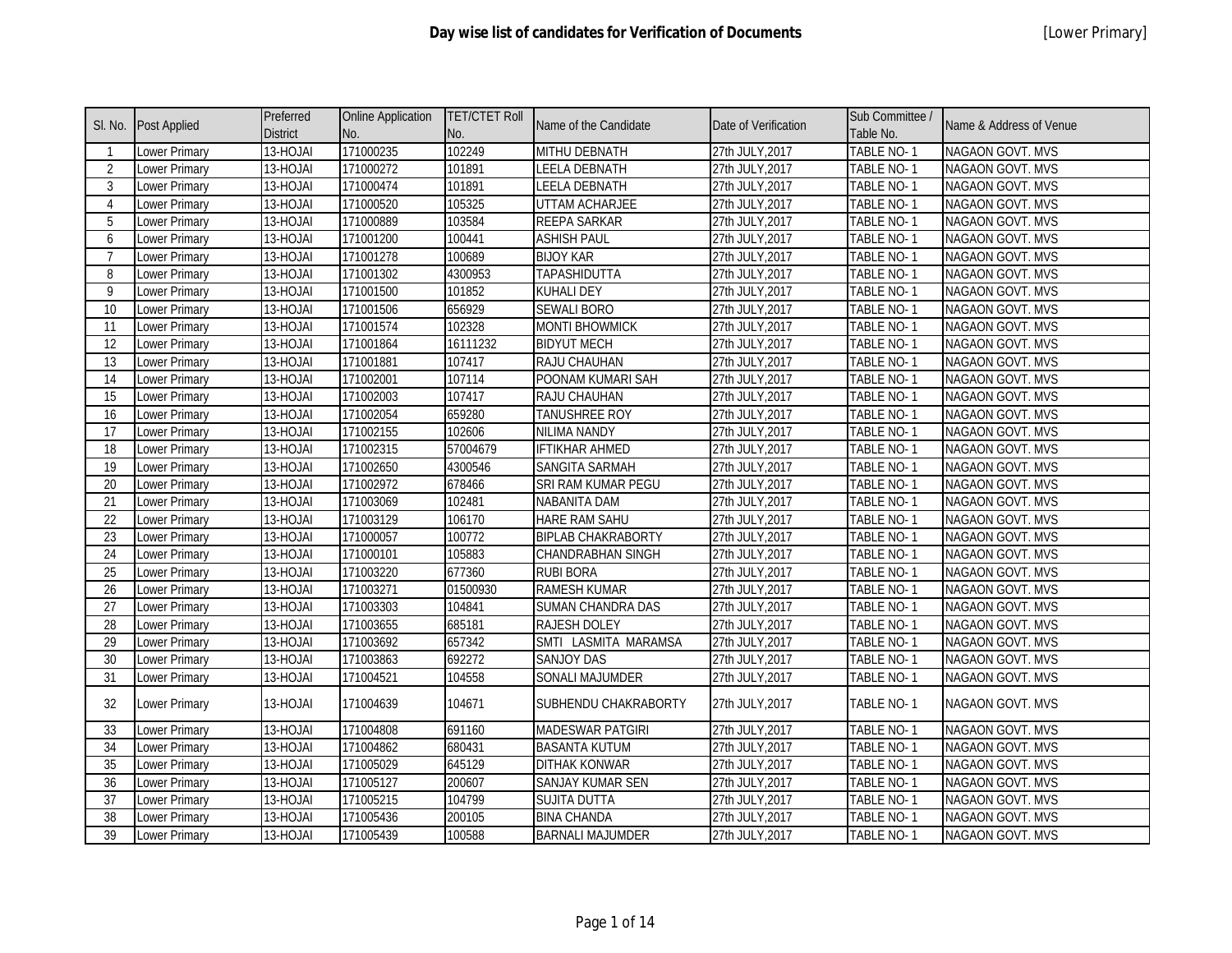| SI. No.         | <b>Post Applied</b> | Preferred<br><b>District</b> | <b>Online Application</b><br>No. | <b>TET/CTET Roll</b><br>No. | Name of the Candidate     | Date of Verification | Sub Committee /<br>Table No. | Name & Address of Venue |
|-----------------|---------------------|------------------------------|----------------------------------|-----------------------------|---------------------------|----------------------|------------------------------|-------------------------|
| 40              | Lower Primary       | 13-HOJAI                     | 171005460                        | 2602066                     | <b>TAHIRA BEGUM</b>       | 27th JULY, 2017      | TABLE NO-1                   | NAGAON GOVT. MVS        |
| 41              | Lower Primary       | 13-HOJAI                     | 171005527                        | 100773                      | <b>BIPLAB CHANDRA DEY</b> | 27th JULY, 2017      | TABLE NO-1                   | <b>NAGAON GOVT. MVS</b> |
| 42              | Lower Primary       | 13-HOJAI                     | 171005546                        | 4109965                     | PRADIP KUMAR SEAL         | 27th JULY, 2017      | TABLE NO-1                   | NAGAON GOVT. MVS        |
| 43              | Lower Primary       | 13-HOJAI                     | 171005550                        | 103355                      | <b>RAJASHREE DEY</b>      | 27th JULY, 2017      | TABLE NO-1                   | NAGAON GOVT. MVS        |
| 44              | Lower Primary       | 13-HOJAI                     | 171005554                        | 103296                      | PURNIMA DEY               | 27th JULY, 2017      | TABLE NO-1                   | NAGAON GOVT. MVS        |
| 45              | Lower Primary       | 13-HOJAI                     | 171005576                        | 103836                      | <b>RUPA DEY</b>           | 27th JULY, 2017      | TABLE NO-1                   | NAGAON GOVT. MVS        |
| 46              | Lower Primary       | 13-HOJAI                     | 171005643                        | 107857                      | SANTOSH KUMAR MISHRA      | 27th JULY, 2017      | TABLE NO-1                   | NAGAON GOVT. MVS        |
| $\overline{47}$ | Lower Primary       | 13-HOJAI                     | 171005680                        | 101370                      | <b>GITASREE DEY</b>       | 27th JULY, 2017      | <b>TABLE NO-1</b>            | NAGAON GOVT. MVS        |
| 48              | Lower Primary       | 13-HOJAI                     | 171005879                        | 654767                      | RAKHI LATA KEMPRAI        | 27th JULY, 2017      | TABLE NO-1                   | NAGAON GOVT. MVS        |
| 49              | Lower Primary       | 13-HOJAI                     | 171005912                        | 642685                      | <b>BIMAL DAS</b>          | 27th JULY, 2017      | TABLE NO-1                   | NAGAON GOVT. MVS        |
| 50              | Lower Primary       | 13-HOJAI                     | 171006011                        | 102188                      | <b>MINAKSHI PANDIT</b>    | 27th JULY, 2017      | TABLE NO-1                   | NAGAON GOVT. MVS        |
| 51              | Lower Primary       | 13-HOJAI                     | 171006220                        | 658554                      | SRI TAPAN BORDOLOI        | 27th JULY, 2017      | TABLE NO-1                   | NAGAON GOVT. MVS        |
| 52              | Lower Primary       | 13-HOJAI                     | 171006280                        | 106419                      | KHUSHBOO KUMARI           | 27th JULY, 2017      | TABLE NO-1                   | NAGAON GOVT. MVS        |
| 53              | Lower Primary       | 13-HOJAI                     | 171006290                        | 646951                      | <b>JINTU DEWRI</b>        | 27th JULY, 2017      | TABLE NO-1                   | NAGAON GOVT. MVS        |
| 54              | Lower Primary       | 13-HOJAI                     | 171006311                        | 58004122                    | <b>MASUMA BEGUM</b>       | 27th JULY, 2017      | <b>TABLE NO-1</b>            | <b>NAGAON GOVT. MVS</b> |
| 55              | Lower Primary       | 13-HOJAI                     | 171006335                        | 103165                      | PRIYANKA DAS              | 27th JULY, 2017      | <b>TABLE NO-1</b>            | <b>NAGAON GOVT. MVS</b> |
| 56              | Lower Primary       | 13-HOJAI                     | 171006550                        | 682839                      | KULA KAMAL BORAH          | 27th JULY, 2017      | TABLE NO-1                   | NAGAON GOVT. MVS        |
| 57              | Lower Primary       | 13-HOJAI                     | 171006659                        | 104913                      | <b>SUMITA DHAR</b>        | 27th JULY, 2017      | <b>TABLE NO-1</b>            | NAGAON GOVT. MVS        |
| 58              | Lower Primary       | 13-HOJAI                     | 171006748                        | 101149                      | <b>DHRUBA KUMAR SHILL</b> | 27th JULY, 2017      | TABLE NO-1                   | <b>NAGAON GOVT. MVS</b> |
| 59              | Lower Primary       | 13-HOJAI                     | 171006780                        | 641900                      | <b>BASUDEV DEURI</b>      | 27th JULY, 2017      | <b>TABLE NO-1</b>            | NAGAON GOVT. MVS        |
| 60              | Lower Primary       | 13-HOJAI                     | 171006838                        | 102448                      | <b>RIMPI BANIK</b>        | 27th JULY, 2017      | <b>TABLE NO-1</b>            | NAGAON GOVT. MVS        |
| 61              | Lower Primary       | 13-HOJAI                     | 171007005                        | 103654                      | <b>RINKU DEBNATH</b>      | 27th JULY, 2017      | TABLE NO-1                   | NAGAON GOVT. MVS        |
| 62              | Lower Primary       | 13-HOJAI                     | 171007027                        | 103123                      | PRITI RANI SHEAL          | 27th JULY, 2017      | TABLE NO-1                   | NAGAON GOVT. MVS        |
| 63              | Lower Primary       | 13-HOJAI                     | 171007068                        | 100499                      | <b>BABUL ACHARJEE</b>     | 27th JULY, 2017      | TABLE NO-1                   | NAGAON GOVT. MVS        |
| 64              | Lower Primary       | 13-HOJAI                     | 171007108                        | 678146                      | <b>BONOMALI BODO</b>      | 27th JULY, 2017      | TABLE NO-1                   | NAGAON GOVT. MVS        |
| 65              | Lower Primary       | 13-HOJAI                     | 171007187                        | 101039                      | <b>DEBAJIT DAS</b>        | 27th JULY, 2017      | TABLE NO-1                   | NAGAON GOVT. MVS        |
| 66              | Lower Primary       | 13-HOJAI                     | 171007362                        | 100602                      | <b>BEAUTY CHOWDHURY</b>   | 27th JULY, 2017      | TABLE NO-1                   | NAGAON GOVT. MVS        |
| 67              | Lower Primary       | 13-HOJAI                     | 171007394                        | 624116                      | NIRANJAN PAIT             | 27th JULY, 2017      | TABLE NO-1                   | NAGAON GOVT. MVS        |
| 68              | Lower Primary       | 13-HOJAI                     | 171007528                        | 100385                      | <b>ARPITA BHOWMICK</b>    | 27th JULY, 2017      | TABLE NO-1                   | NAGAON GOVT. MVS        |
| 69              | Lower Primary       | 13-HOJAI                     | 171007690                        | 105248                      | TINKU DEBNATH             | 27th JULY, 2017      | TABLE NO-1                   | NAGAON GOVT. MVS        |
| $70\,$          | Lower Primary       | 13-HOJAI                     | 171007718                        | 102066                      | <b>MANASHI ROY</b>        | 27th JULY, 2017      | TABLE NO-1                   | NAGAON GOVT. MVS        |
| 71              | Lower Primary       | 13-HOJAI                     | 171007948                        | 104506                      | <b>SOMA DUTTA</b>         | 27th JULY, 2017      | TABLE NO-1                   | NAGAON GOVT. MVS        |
| 72              | Lower Primary       | 13-HOJAI                     | 171007959                        | 103243                      | PROTIMA DEB               | 27th JULY, 2017      | TABLE NO-1                   | NAGAON GOVT. MVS        |
| $\overline{73}$ | Lower Primary       | 13-HOJAI                     | 171008078                        | 105434                      | AMAN RAJ GUPTA            | 27th JULY, 2017      | TABLE NO-1                   | NAGAON GOVT. MVS        |
| 74              | Lower Primary       | 13-HOJAI                     | 171008132                        | 102411                      | MRIDUSMITA RAKSHIT        | 27th JULY, 2017      | TABLE NO-1                   | NAGAON GOVT. MVS        |
| $\overline{75}$ | Lower Primary       | 13-HOJAI                     | 171008188                        | 103972                      | <b>SAMPA CHANDA</b>       | 27th JULY, 2017      | TABLE NO-1                   | NAGAON GOVT. MVS        |
| 76              | Lower Primary       | 13-HOJAI                     | 171008262                        | 104283                      | <b>SHANTI PAUL</b>        | 27th JULY, 2017      | TABLE NO-1                   | NAGAON GOVT. MVS        |
| $\overline{77}$ | Lower Primary       | 13-HOJAI                     | 171008329                        | 103644                      | RINKI CHOWDHURY           | 27th JULY, 2017      | TABLE NO-1                   | NAGAON GOVT. MVS        |
| 78              | Lower Primary       | 13-HOJAI                     | 171008334                        | 104916                      | <b>SUMITA NATH</b>        | 27th JULY, 2017      | TABLE NO-1                   | NAGAON GOVT. MVS        |
| 79              | Lower Primary       | 13-HOJAI                     | 171008348                        | 102780                      | PARAMITA DEY              | 27th JULY, 2017      | TABLE NO-1                   | NAGAON GOVT. MVS        |
| 80              | Lower Primary       | 13-HOJAI                     | 171008384                        | 101060                      | <b>DEBASHISH DEB</b>      | 27th JULY, 2017      | TABLE NO-1                   | NAGAON GOVT. MVS        |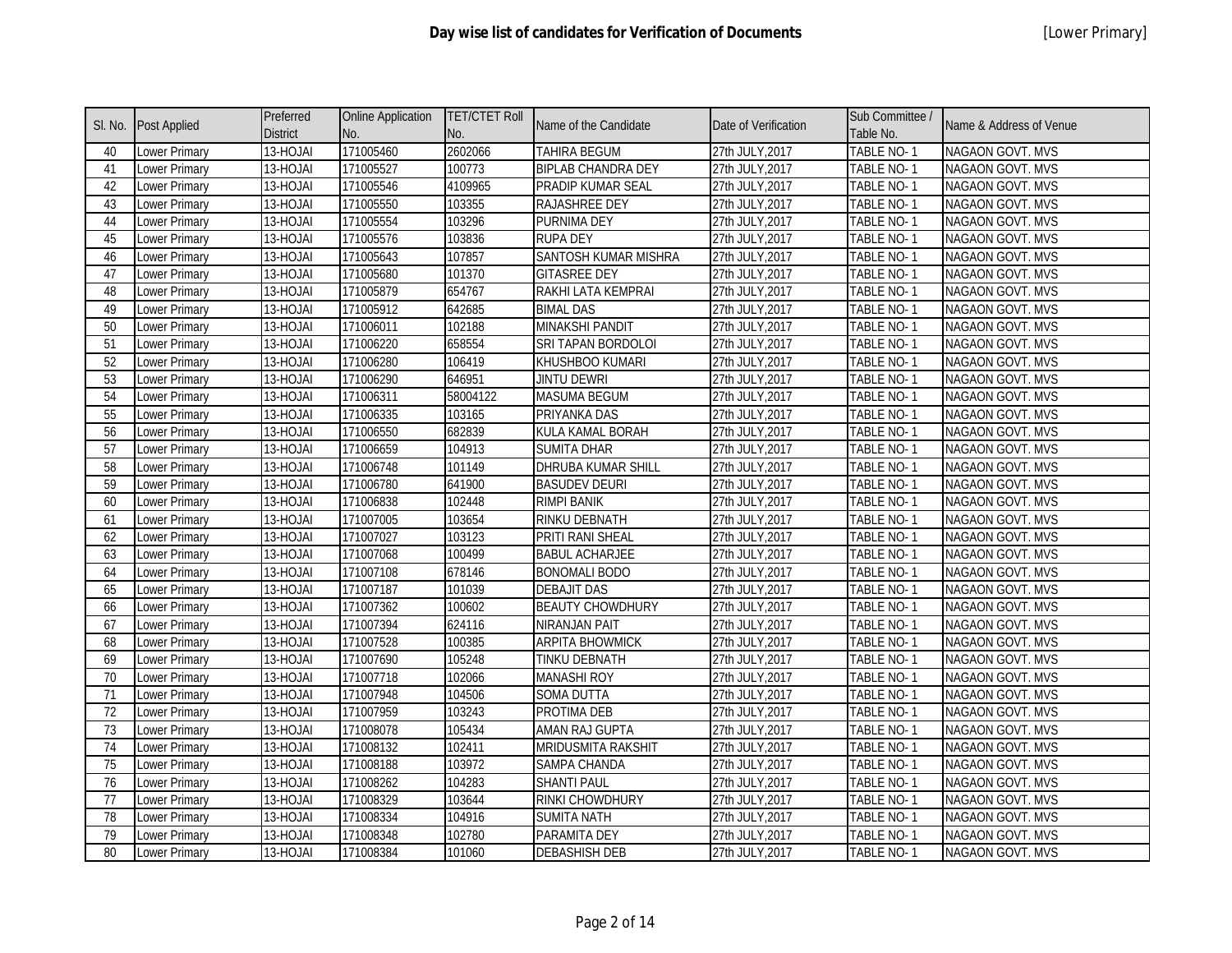| SI. No.         | <b>Post Applied</b>  | Preferred<br><b>District</b> | <b>Online Application</b><br>No. | <b>TET/CTET Roll</b><br>No. | Name of the Candidate   | Date of Verification | Sub Committee /<br>Table No. | Name & Address of Venue |
|-----------------|----------------------|------------------------------|----------------------------------|-----------------------------|-------------------------|----------------------|------------------------------|-------------------------|
| 81              | <b>Lower Primary</b> | 13-HOJAI                     | 171008411                        | 10000                       | <b>JOYDEV BISWAS</b>    | 27th JULY, 2017      | <b>TABLE NO-1</b>            | NAGAON GOVT. MVS        |
| 82              | <b>Lower Primary</b> | 13-HOJAI                     | 171008700                        | 101862                      | <b>LAKHI DEY</b>        | 27th JULY, 2017      | <b>TABLE NO-1</b>            | NAGAON GOVT. MVS        |
| 83              | <b>Lower Primary</b> | 13-HOJAI                     | 171008841                        | 105768                      | <b>BIKRAM SINGH</b>     | 27th JULY, 2017      | TABLE NO-1                   | <b>NAGAON GOVT. MVS</b> |
| 84              | Lower Primary        | 13-HOJAI                     | 171008989                        | 101055                      | <b>DEBASHIS DEY</b>     | 27th JULY, 2017      | TABLE NO-1                   | NAGAON GOVT. MVS        |
| 85              | Lower Primary        | 13-HOJAI                     | 171009078                        | 101948                      | MADHUMITA DEB SARKAR    | 27th JULY, 2017      | TABLE NO-1                   | NAGAON GOVT. MVS        |
| 86              | Lower Primary        | 13-HOJAI                     | 171009091                        | 654737                      | RAKESH CH BORO          | 27th JULY, 2017      | TABLE NO-1                   | NAGAON GOVT. MVS        |
| 87              | Lower Primary        | 13-HOJAI                     | 171009373                        | 103874                      | RUPAMA DEBNATH          | 27th JULY, 2017      | TABLE NO-1                   | NAGAON GOVT. MVS        |
| 88              | Lower Primary        | 13-HOJAI                     | 171009466                        | 106121                      | <b>GHANSHYAM SAHU</b>   | 27th JULY, 2017      | TABLE NO-1                   | NAGAON GOVT. MVS        |
| 89              | Lower Primary        | 13-HOJAI                     | 171009672                        | 107255                      | PUJA KUMARI SINGH       | 27th JULY, 2017      | TABLE NO-1                   | NAGAON GOVT. MVS        |
| 90              | Lower Primary        | 13-HOJAI                     | 171009683                        | 103169                      | PRIYANKA DAS            | 27th JULY, 2017      | TABLE NO-1                   | NAGAON GOVT. MVS        |
| 91              | Lower Primary        | 13-HOJAI                     | 171009766                        | 103862                      | RUPALI DEBNATH          | 27th JULY, 2017      | TABLE NO-1                   | NAGAON GOVT. MVS        |
| 92              | Lower Primary        | 13-HOJAI                     | 171009887                        | 2600690                     | KABYASRI BORCHETIA      | 27th JULY, 2017      | TABLE NO-1                   | NAGAON GOVT. MVS        |
| 93              | Lower Primary        | 13-HOJAI                     | 171009903                        | 03021011                    | <b>MAMTA SAINI</b>      | 27th JULY, 2017      | TABLE NO-1                   | NAGAON GOVT. MVS        |
| 94              | Lower Primary        | 13-HOJAI                     | 171010047                        | 686994                      | <b>UDOYADITYA DOLEY</b> | 27th JULY, 2017      | TABLE NO-1                   | NAGAON GOVT. MVS        |
| 95              | <b>Lower Primary</b> | 13-HOJAI                     | 171010167                        | 102886                      | PINKI PAUL              | 27th JULY, 2017      | TABLE NO-1                   | NAGAON GOVT. MVS        |
| 96              | Lower Primary        | 13-HOJAI                     | 171010169                        | 310301                      | <b>SUMITA CHANDA</b>    | 27th JULY, 2017      | TABLE NO-1                   | NAGAON GOVT. MVS        |
| $\overline{97}$ | Lower Primary        | 13-HOJAI                     | 171010202                        | 00603468                    | <b>DINESH THAKUR</b>    | 27th JULY, 2017      | TABLE NO-1                   | NAGAON GOVT. MVS        |
| 98              | Lower Primary        | 13-HOJAI                     | 171010210                        | 102611                      | NILOY CHOUDHURY         | 27th JULY, 2017      | TABLE NO-1                   | NAGAON GOVT. MVS        |
| 99              | Lower Primary        | 13-HOJAI                     | 171010339                        | 690745                      | <b>GIYAN KUTUM</b>      | 27th JULY, 2017      | <b>TABLE NO-1</b>            | NAGAON GOVT. MVS        |
| 100             | Lower Primary        | 13-HOJAI                     | 171010603                        | 106994                      | OM PRAKASH CHAUHAN      | 27th JULY, 2017      | TABLE NO-1                   | NAGAON GOVT. MVS        |
| 101             | <b>Lower Primary</b> | 13-HOJAI                     | 171010822                        | 103391                      | RAJESH DHAR             | 27th JULY, 2017      | TABLE NO-2                   | NAGAON GOVT. MVS        |
| 102             | Lower Primary        | 13-HOJAI                     | 171010855                        | 101384                      | <b>GOBINDA SARKAR</b>   | 27th JULY, 2017      | TABLE NO-2                   | NAGAON GOVT. MVS        |
| 103             | Lower Primary        | 13-HOJAI                     | 171011073                        | 100361                      | <b>ARCHANA DAS</b>      | 27th JULY, 2017      | TABLE NO-2                   | NAGAON GOVT. MVS        |
| 104             | <b>Lower Primary</b> | 13-HOJAI                     | 171011343                        | 103666                      | RINKU TALUKDAR          | 27th JULY, 2017      | TABLE NO-2                   | NAGAON GOVT. MVS        |
| 105             | <b>Lower Primary</b> | 13-HOJAI                     | 171011444                        | 103391                      | RAJESH DHAR             | 27th JULY, 2017      | TABLE NO-2                   | NAGAON GOVT. MVS        |
| 106             | Lower Primary        | 13-HOJAI                     | 171011501                        | 104349                      | <b>SHILA ROY</b>        | 27th JULY, 2017      | TABLE NO-2                   | NAGAON GOVT. MVS        |
| 107             | Lower Primary        | 13-HOJAI                     | 171011612                        | 102873                      | <b>PINKI DEY</b>        | 27th JULY, 2017      | TABLE NO-2                   | NAGAON GOVT. MVS        |
| 108             | Lower Primary        | 13-HOJAI                     | 171011702                        | 100389                      | <b>ARPITA DAS</b>       | 27th JULY, 2017      | TABLE NO-2                   | NAGAON GOVT. MVS        |
| 109             | Lower Primary        | 13-HOJAI                     | 171011799                        | 107271                      | PUNAM PANDEY            | 27th JULY, 2017      | TABLE NO-2                   | NAGAON GOVT. MVS        |
| 110             | Lower Primary        | 13-HOJAI                     | 171011802                        | 105495                      | RAJU PRASAD SAHU        | 27th JULY, 2017      | TABLE NO-2                   | NAGAON GOVT. MVS        |
| 111             | Lower Primary        | 13-HOJAI                     | 171011868                        | 103431                      | RAJU DHAR               | 27th JULY, 2017      | TABLE NO-2                   | NAGAON GOVT. MVS        |
| 112             | Lower Primary        | 13-HOJAI                     | 171011883                        | 104079                      | SANJAY DUTTA            | 27th JULY, 2017      | TABLE NO-2                   | NAGAON GOVT. MVS        |
| 113             | Lower Primary        | 13-HOJAI                     | 171011911                        | 100295                      | ANUKA DAS PURKAYASTHA   | 27th JULY, 2017      | TABLE NO-2                   | NAGAON GOVT. MVS        |
| 114             | Lower Primary        | 13-HOJAI                     | 171012136                        | 102961                      | POMPI DEBI              | 27th JULY, 2017      | TABLE NO-2                   | NAGAON GOVT. MVS        |
| 115             | <b>Lower Primary</b> | 13-HOJAI                     | 171012244                        | 107898                      | SARITA SINGH            | 27th JULY, 2017      | TABLE NO-2                   | <b>NAGAON GOVT. MVS</b> |
| 116             | Lower Primary        | 13-HOJAI                     | 171012261                        | 103862                      | RUPALI DEBNATH          | 27th JULY, 2017      | TABLE NO-2                   | NAGAON GOVT. MVS        |
| 117             | Lower Primary        | 13-HOJAI                     | 171012296                        | 641399                      | <b>AVIJIT DAS</b>       | 27th JULY, 2017      | TABLE NO-2                   | NAGAON GOVT. MVS        |
| 118             | Lower Primary        | 13-HOJAI                     | 171012456                        | 102015                      | <b>MAMONI DEY</b>       | 27th JULY, 2017      | TABLE NO-2                   | NAGAON GOVT. MVS        |
| 119             | <b>Lower Primary</b> | 13-HOJAI                     | 171012672                        | 102904                      | <b>PINKY MAJUMDER</b>   | 27th JULY, 2017      | TABLE NO-2                   | NAGAON GOVT. MVS        |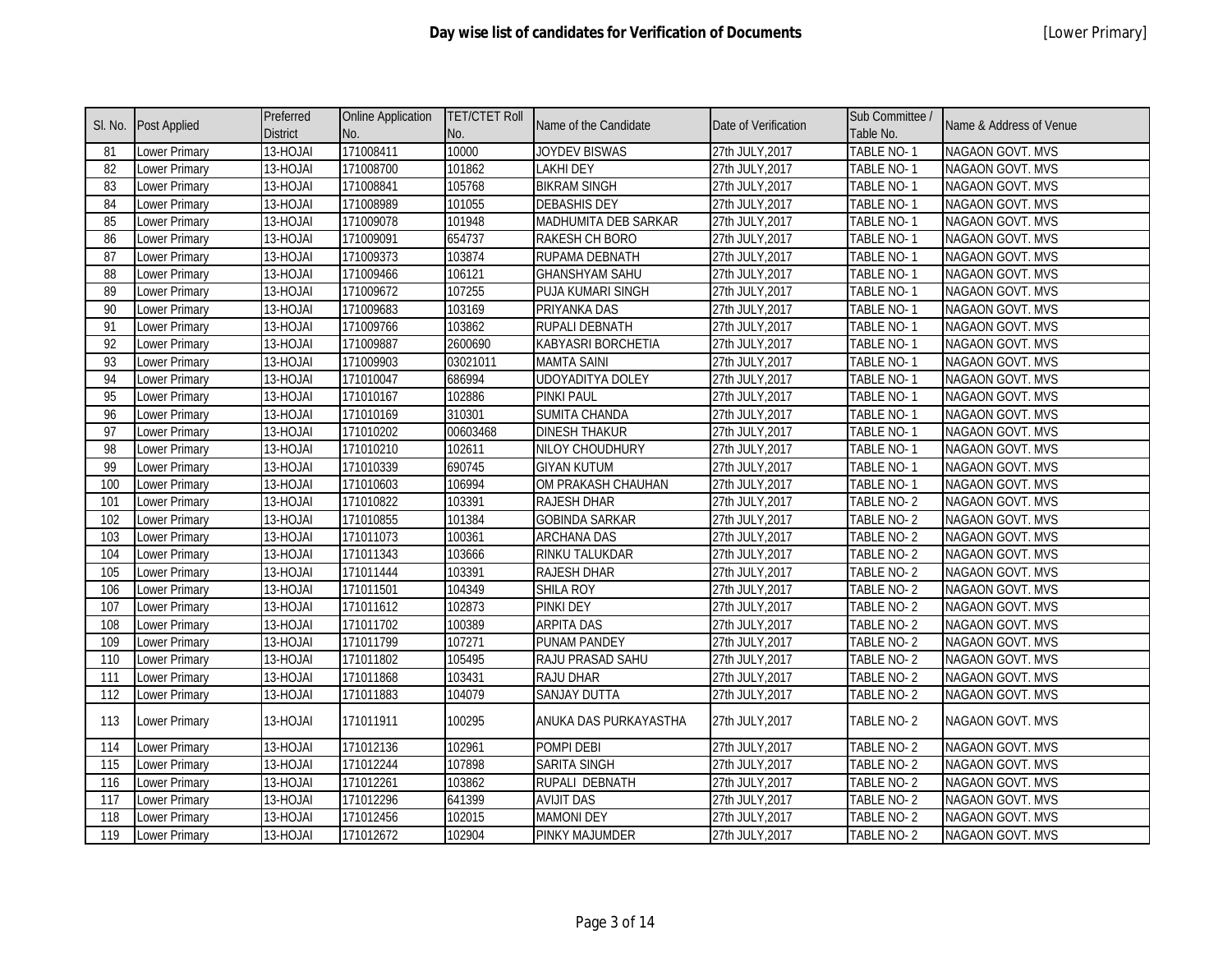| SI. No. | Post Applied         | Preferred<br><b>District</b> | <b>Online Application</b><br>No. | <b>TET/CTET Roll</b><br>No. | Name of the Candidate    | Date of Verification | Sub Committee /<br>Table No. | Name & Address of Venue |
|---------|----------------------|------------------------------|----------------------------------|-----------------------------|--------------------------|----------------------|------------------------------|-------------------------|
| 120     | Lower Primary        | 13-HOJAI                     | 171012693                        | 104908                      | <b>SUMIT SAHA</b>        | 27th JULY, 2017      | TABLE NO-2                   | <b>NAGAON GOVT. MVS</b> |
| 121     | Lower Primary        | 13-HOJAI                     | 171012759                        | 106318                      | <b>JUHI SINGH</b>        | 27th JULY, 2017      | TABLE NO-2                   | NAGAON GOVT. MVS        |
| 122     | Lower Primary        | 13-HOJAI                     | 171013037                        | 108216                      | <b>SUNITA SINGH</b>      | 27th JULY, 2017      | TABLE NO-2                   | NAGAON GOVT. MVS        |
| 123     | Lower Primary        | 13-HOJAI                     | 171013561                        | 684845                      | PRASANTA DOLEY           | 27th JULY, 2017      | TABLE NO-2                   | NAGAON GOVT. MVS        |
| 124     | Lower Primary        | 13-HOJAI                     | 171013640                        | 100500                      | <b>BABUL BHOWMICK</b>    | 27th JULY, 2017      | TABLE NO-2                   | NAGAON GOVT. MVS        |
| 125     | Lower Primary        | 13-HOJAI                     | 171013665                        | 641925                      | <b>BEAUTY DOIMARY</b>    | 27th JULY, 2017      | TABLE NO-2                   | NAGAON GOVT. MVS        |
| 126     | Lower Primary        | 13-HOJAI                     | 171013703                        | 675686                      | PANKAJ BORI              | 27th JULY, 2017      | TABLE NO-2                   | NAGAON GOVT. MVS        |
| 127     | Lower Primary        | 13-HOJAI                     | 171013795                        | 650580                      | UPASANA HAZARIKA         | 27th JULY, 2017      | TABLE NO-2                   | NAGAON GOVT. MVS        |
| 128     | Lower Primary        | 13-HOJAI                     | 171013806                        | 654861                      | RANA PRATAP HIRA         | 27th JULY, 2017      | TABLE NO-2                   | NAGAON GOVT. MVS        |
| 129     | Lower Primary        | 13-HOJAI                     | 171013835                        | 101538                      | JAYANTA KUMAR DAS        | 27th JULY, 2017      | TABLE NO-2                   | <b>NAGAON GOVT. MVS</b> |
| 130     | Lower Primary        | 13-HOJAI                     | 171013878                        | 102681                      | PAHELI DAS               | 27th JULY, 2017      | TABLE NO-2                   | NAGAON GOVT. MVS        |
| 131     | Lower Primary        | 13-HOJAI                     | 171013907                        | 100331                      | <b>APARNA DAS</b>        | 27th JULY, 2017      | TABLE NO-2                   | NAGAON GOVT. MVS        |
| 132     | Lower Primary        | 13-HOJAI                     | 171014093                        | 202182                      | SUMIT KUMAR THAKUR       | 27th JULY, 2017      | TABLE NO-2                   | NAGAON GOVT. MVS        |
| 133     | Lower Primary        | 13-HOJAI                     | 171014107                        | 101773                      | KAUSHIK CHAKRABORTY      | 27th JULY, 2017      | TABLE NO-2                   | NAGAON GOVT. MVS        |
| 134     | Lower Primary        | 13-HOJAI                     | 171014124                        | 631763                      | <b>NAYAN MONI LOYING</b> | 27th JULY, 2017      | TABLE NO-2                   | NAGAON GOVT. MVS        |
| 135     | <b>Lower Primary</b> | 13-HOJAI                     | 171014165                        | 105545                      | <b>ANNU KUMARI</b>       | 27th JULY, 2017      | TABLE NO-2                   | NAGAON GOVT. MVS        |
| 136     | Lower Primary        | 13-HOJAI                     | 171014263                        | 104885                      | <b>SUMI DEY</b>          | 27th JULY, 2017      | TABLE NO-2                   | NAGAON GOVT. MVS        |
| 137     | Lower Primary        | 13-HOJAI                     | 171014286                        | 103250                      | <b>PUJA DEY</b>          | 27th JULY, 2017      | TABLE NO-2                   | NAGAON GOVT. MVS        |
| 138     | Lower Primary        | 13-HOJAI                     | 171014291                        | 100995                      | CHIRANJIT MAJUMDER       | 27th JULY, 2017      | TABLE NO-2                   | NAGAON GOVT. MVS        |
| 139     | Lower Primary        | 13-HOJAI                     | 171014390                        | 106162                      | <b>GYAN DEEP SAH</b>     | 27th JULY, 2017      | TABLE NO-2                   | NAGAON GOVT. MVS        |
| 140     | Lower Primary        | $13 - HOJAI$                 | 171014484                        | 100916                      | <b>BULTI PAUL</b>        | 27th JULY, 2017      | TABLE NO-2                   | NAGAON GOVT. MVS        |
| 141     | Lower Primary        | 13-HOJAI                     | 171014647                        | 1312478                     | RANJIT DEBNATH           | 27th JULY, 2017      | TABLE NO-2                   | NAGAON GOVT. MVS        |
| 142     | Lower Primary        | 13-HOJAI                     | 171014754                        | 101023                      | <b>DEBA PROSAD DAS</b>   | 27th JULY, 2017      | TABLE NO-2                   | <b>NAGAON GOVT. MVS</b> |
| 143     | Lower Primary        | 13-HOJAI                     | 171014829                        | 630189                      | <b>BHABEN DHADUMIA</b>   | 27th JULY, 2017      | TABLE NO-2                   | NAGAON GOVT. MVS        |
| 144     | Lower Primary        | 13-HOJAI                     | 171014904                        | 624267                      | PADMA KUMAR CHUNGKRANG   | 27th JULY, 2017      | TABLE NO-2                   | NAGAON GOVT. MVS        |
| 145     | Lower Primary        | 13-HOJAI                     | 171014946                        | 1051943                     | RATUL BASUMATARY         | 27th JULY, 2017      | TABLE NO-2                   | NAGAON GOVT. MVS        |
| 146     | Lower Primary        | 13-HOJAI                     | 171015008                        | 105423                      | <b>AKASH SINGH</b>       | 27th JULY, 2017      | TABLE NO-2                   | NAGAON GOVT. MVS        |
| 147     | Lower Primary        | 13-HOJAI                     | 171015338                        | 684524                      | <b>PAMESH DEURI</b>      | 27th JULY, 2017      | TABLE NO-2                   | NAGAON GOVT. MVS        |
| 148     | Lower Primary        | 13-HOJAI                     | 171015363                        | 100324                      | <b>APAN DAS</b>          | 27th JULY, 2017      | TABLE NO-2                   | NAGAON GOVT. MVS        |
| 149     | Lower Primary        | 13-HOJAI                     | 171015420                        | 686577                      | <b>RONUJ PEGU</b>        | 27th JULY, 2017      | TABLE NO-2                   | NAGAON GOVT. MVS        |
| 150     | Lower Primary        | 13-HOJAI                     | 171015455                        | 108154                      | SUMAN KUMARI SINGH       | 27th JULY, 2017      | TABLE NO-2                   | NAGAON GOVT. MVS        |
| 151     | Lower Primary        | 13-HOJAI                     | 171015586                        | 102734                      | PAPIA TARAFDAR           | 27th JULY, 2017      | TABLE NO-2                   | NAGAON GOVT. MVS        |
| 152     | Lower Primary        | 13-HOJAI                     | 171015632                        | 676367                      | PROBHU KUTUM             | 27th JULY, 2017      | TABLE NO-2                   | NAGAON GOVT. MVS        |
| 153     | Lower Primary        | 13-HOJAI                     | 171015658                        | 102352                      | MOU MAJUMDAR             | 27th JULY, 2017      | TABLE NO-2                   | NAGAON GOVT. MVS        |
| 154     | Lower Primary        | 13-HOJAI                     | 171015758                        | 102350                      | <b>MOU BANERJEE</b>      | 27th JULY, 2017      | TABLE NO-2                   | NAGAON GOVT. MVS        |
| 155     | Lower Primary        | 13-HOJAI                     | 171015857                        | 104921                      | <b>SUMITA SINGHA</b>     | 27th JULY, 2017      | TABLE NO-2                   | NAGAON GOVT. MVS        |
| 156     | Lower Primary        | 13-HOJAI                     | 171015858                        | 623662                      | MONESWAR DOLEY           | 27th JULY, 2017      | TABLE NO-2                   | NAGAON GOVT. MVS        |
| 157     | Lower Primary        | 13-HOJAI                     | 171016099                        | 101725                      | <b>KALYANI DEY</b>       | 27th JULY, 2017      | TABLE NO-2                   | NAGAON GOVT. MVS        |
| 158     | Lower Primary        | 13-HOJAI                     | 171016118                        | 102954                      | POLOMI MANDAL            | 27th JULY, 2017      | TABLE NO-2                   | NAGAON GOVT. MVS        |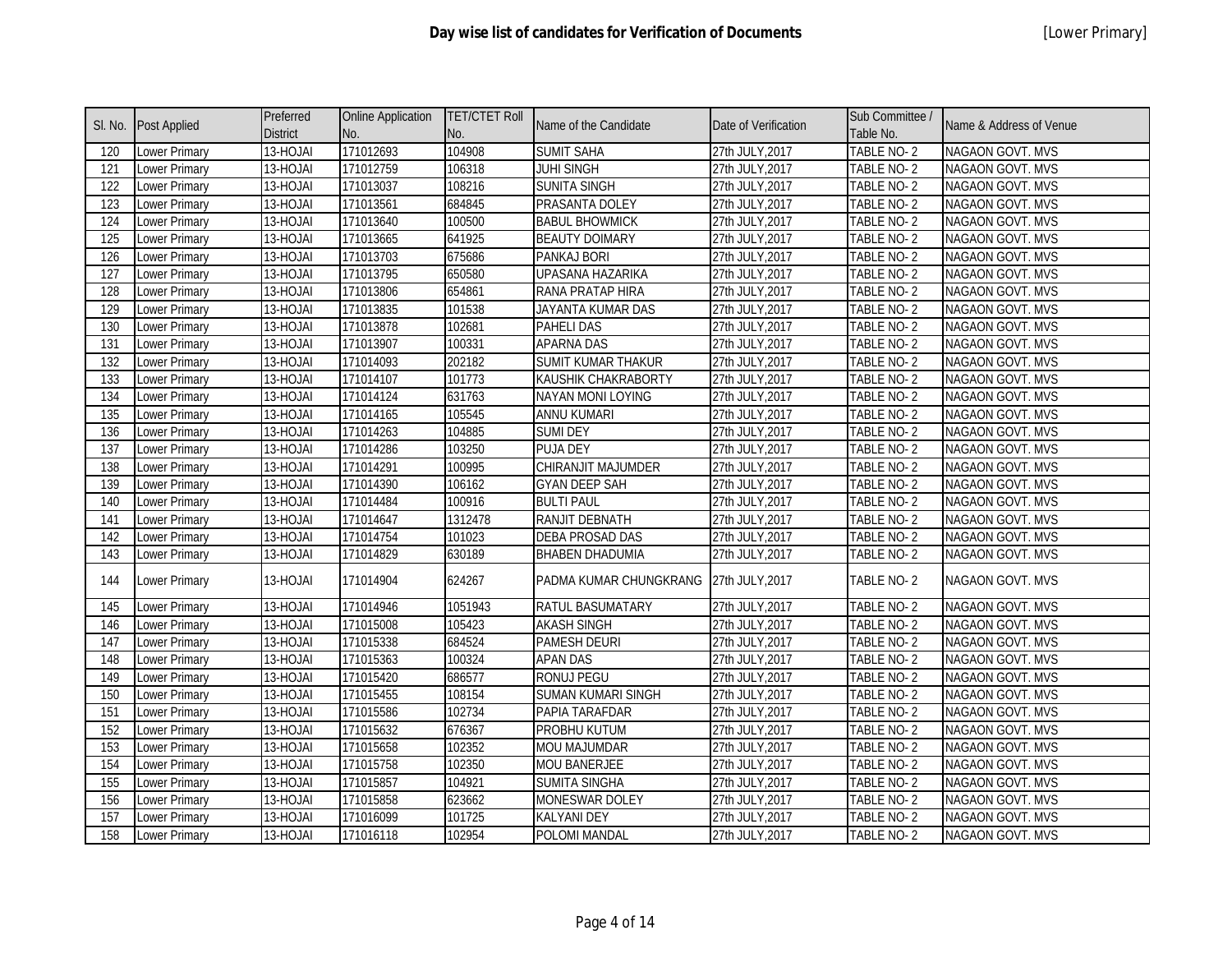| SI. No.          | <b>Post Applied</b> | Preferred<br><b>District</b> | <b>Online Application</b><br>No. | <b>TET/CTET Roll</b><br>No. | Name of the Candidate       | Date of Verification | Sub Committee /<br>Table No. | Name & Address of Venue |
|------------------|---------------------|------------------------------|----------------------------------|-----------------------------|-----------------------------|----------------------|------------------------------|-------------------------|
| 159              | Lower Primary       | 13-HOJAI                     | 171016223                        | 642517                      | MISS BIJOYA CHANDA          | 27th JULY, 2017      | TABLE NO-2                   | NAGAON GOVT. MVS        |
| 160              | Lower Primary       | 13-HOJAI                     | 171016417                        | 100966                      | CHANDRA KISHORE DAS         | 27th JULY, 2017      | TABLE NO-2                   | <b>NAGAON GOVT. MVS</b> |
| 161              | Lower Primary       | 13-HOJAI                     | 171016423                        | 104693                      | <b>SUBIR SHARMA</b>         | 27th JULY, 2017      | TABLE NO-2                   | NAGAON GOVT. MVS        |
| 162              | Lower Primary       | 13-HOJAI                     | 171016460                        | 101021                      | DEB KARNA BARDHAN           | 27th JULY, 2017      | TABLE NO-2                   | NAGAON GOVT. MVS        |
| 163              | Lower Primary       | 13-HOJAI                     | 171016483                        | 101967                      | MAHARNAB SAHA               | 27th JULY, 2017      | TABLE NO-2                   | NAGAON GOVT. MVS        |
| 164              | Lower Primary       | 13-HOJAI                     | 171016540                        | 100113                      | AMIN BAKI MAZUMDER          | 27th JULY, 2017      | TABLE NO-2                   | NAGAON GOVT. MVS        |
| 165              | Lower Primary       | 13-HOJAI                     | 171016598                        | 100341                      | APARNA NAHA                 | 27th JULY, 2017      | TABLE NO-2                   | NAGAON GOVT. MVS        |
| 166              | Lower Primary       | 13-HOJAI                     | 171016601                        | 620872                      | <b>BISWAJIT NARAH</b>       | 27th JULY, 2017      | TABLE NO-2                   | NAGAON GOVT. MVS        |
| 167              | Lower Primary       | 13-HOJAI                     | 171016765                        | 642633                      | BIKI KUMAR BORDOLOI         | 27th JULY, 2017      | TABLE NO-2                   | NAGAON GOVT. MVS        |
| 168              | Lower Primary       | 13-HOJAI                     | 171016780                        | 100906                      | <b>BUBUN DEY</b>            | 27th JULY, 2017      | TABLE NO-2                   | NAGAON GOVT. MVS        |
| 169              | Lower Primary       | 13-HOJAI                     | 171016813                        | 620627                      | <b>BIBESH NARAH</b>         | 27th JULY, 2017      | TABLE NO-2                   | NAGAON GOVT. MVS        |
| 170              | Lower Primary       | 13-HOJAI                     | 171016830                        | 58002633                    | <b>HIFJUR RAHMAN LASKAR</b> | 27th JULY, 2017      | TABLE NO-2                   | NAGAON GOVT. MVS        |
| 171              | Lower Primary       | 13-HOJAI                     | 171016832                        | 656624                      | SANKAR BARMAN               | 27th JULY, 2017      | TABLE NO-2                   | NAGAON GOVT. MVS        |
| 172              | Lower Primary       | 13-HOJAI                     | 171016846                        | 101808                      | <b>KOYAL BASAK</b>          | 27th JULY, 2017      | TABLE NO-2                   | NAGAON GOVT. MVS        |
| 173              | Lower Primary       | 13-HOJAI                     | 171017000                        | 649300                      | <b>MAMANI DAS</b>           | 27th JULY, 2017      | TABLE NO-2                   | NAGAON GOVT. MVS        |
| 174              | Lower Primary       | 13-HOJAI                     | 171017038                        | 104011                      | <b>SANDIP BHOWMIK</b>       | 27th JULY, 2017      | TABLE NO-2                   | NAGAON GOVT. MVS        |
| 175              | Lower Primary       | 13-HOJAI                     | 171017067                        | 104373                      | <b>SHIPRA NATH</b>          | 27th JULY, 2017      | TABLE NO-2                   | NAGAON GOVT. MVS        |
| 176              | Lower Primary       | 13-HOJAI                     | 171017136                        | 106813                      | <b>MRS PUNAM KUMARI</b>     | 27th JULY, 2017      | TABLE NO-2                   | NAGAON GOVT. MVS        |
| 177              | Lower Primary       | 13-HOJAI                     | 171017190                        | 102133                      | <b>MANU SARKAR</b>          | 27th JULY, 2017      | TABLE NO-2                   | NAGAON GOVT. MVS        |
| $\overline{178}$ | Lower Primary       | 13-HOJAI                     | 171017225                        | 106359                      | KALAWATI KUMARI             | 27th JULY, 2017      | TABLE NO-2                   | NAGAON GOVT. MVS        |
| 179              | Lower Primary       | 13-HOJAI                     | 171017260                        | 646563                      | <b>JANAK RABHA</b>          | 27th JULY, 2017      | TABLE NO-2                   | NAGAON GOVT. MVS        |
| 180              | Lower Primary       | 13-HOJAI                     | 171017336                        | 646548                      | JAHNU SHANKAR DEKA          | 27th JULY, 2017      | TABLE NO-2                   | NAGAON GOVT. MVS        |
| 181              | Lower Primary       | 13-HOJAI                     | 171017453                        | 656400                      | <b>SANGITA MECH</b>         | 27th JULY, 2017      | TABLE NO-2                   | NAGAON GOVT. MVS        |
| 182              | Lower Primary       | 13-HOJAI                     | 171017470                        | 100220                      | ANIRBAN CHAKRABORTY         | 27th JULY, 2017      | TABLE NO-2                   | NAGAON GOVT. MVS        |
| 183              | Lower Primary       | 13-HOJAI                     | 171017478                        | 684190                      | NAVAKANTA TAYE              | 27th JULY, 2017      | TABLE NO-2                   | NAGAON GOVT. MVS        |
| 184              | Lower Primary       | 13-HOJAI                     | 171017513                        | 680010                      | <b>MANASH DOLEY</b>         | 27th JULY, 2017      | TABLE NO-2                   | NAGAON GOVT. MVS        |
| 185              | Lower Primary       | 13-HOJAI                     | 171017531                        | 655985                      | <b>RUPAM KEMPRAI</b>        | 27th JULY, 2017      | TABLE NO-2                   | NAGAON GOVT. MVS        |
| 186              | Lower Primary       | 13-HOJAI                     | 171017568                        | 101728                      | <b>KAMAL BANIK</b>          | 27th JULY, 2017      | TABLE NO-2                   | NAGAON GOVT. MVS        |
| 187              | Lower Primary       | 13-HOJAI                     | 171017621                        | 105546                      | ANNU KUMARI SARMA           | 27th JULY, 2017      | TABLE NO-2                   | NAGAON GOVT. MVS        |
| 188              | Lower Primary       | 13-HOJAI                     | 171017628                        | 3017152                     | <b>ARUNDHATI NATH</b>       | 27th JULY, 2017      | TABLE NO-2                   | NAGAON GOVT. MVS        |
| 189              | Lower Primary       | 13-HOJAI                     | 171017682                        | 103183                      | PRIYANKA DEY                | 27th JULY, 2017      | TABLE NO-2                   | NAGAON GOVT. MVS        |
| 190              | Lower Primary       | 13-HOJAI                     | 171017713                        | 102863                      | <b>PINAK PAUL</b>           | 27th JULY, 2017      | TABLE NO-2                   | NAGAON GOVT. MVS        |
| 191              | Lower Primary       | 13-HOJAI                     | 171017925                        | 100325                      | APARAJITA CHAKRABORTY       | 27th JULY, 2017      | TABLE NO-2                   | NAGAON GOVT. MVS        |
| 192              | Lower Primary       | 13-HOJAI                     | 171018089                        | 683912                      | JYOTI PRASAD DOLEY          | 27th JULY, 2017      | TABLE NO-2                   | NAGAON GOVT. MVS        |
| 193              | Lower Primary       | 13-HOJAI                     | 171018203                        | 655131                      | <b>RATAN DAS</b>            | 27th JULY, 2017      | TABLE NO-2                   | NAGAON GOVT. MVS        |
| 194              | Lower Primary       | 13-HOJAI                     | 171018266                        | 107237                      | PRIYANKA SINGH              | 27th JULY, 2017      | TABLE NO-2                   | NAGAON GOVT. MVS        |
| 195              | Lower Primary       | 13-HOJAI                     | 171018296                        | 100356                      | <b>ARAJIT PAUL</b>          | 27th JULY, 2017      | TABLE NO-2                   | NAGAON GOVT. MVS        |
| 196              | Lower Primary       | 13-HOJAI                     | 171018341                        | 105634                      | <b>ASHUTOSH KUMAR</b>       | 27th JULY, 2017      | TABLE NO-2                   | NAGAON GOVT. MVS        |
| 197              | Lower Primary       | 13-HOJAI                     | 171018368                        | 102507                      | NAMITA CHOUDHURHY           | 27th JULY, 2017      | TABLE NO-2                   | NAGAON GOVT. MVS        |
| 198              | Lower Primary       | 13-HOJAI                     | 171018446                        | 108400                      | <b>VINOD KUMAR SHARMA</b>   | 27th JULY, 2017      | TABLE NO-2                   | NAGAON GOVT. MVS        |
| 199              | Lower Primary       | 13-HOJAI                     | 171018530                        | 107949                      | SHAMBHU RAJBHAR             | 27th JULY, 2017      | TABLE NO-2                   | NAGAON GOVT. MVS        |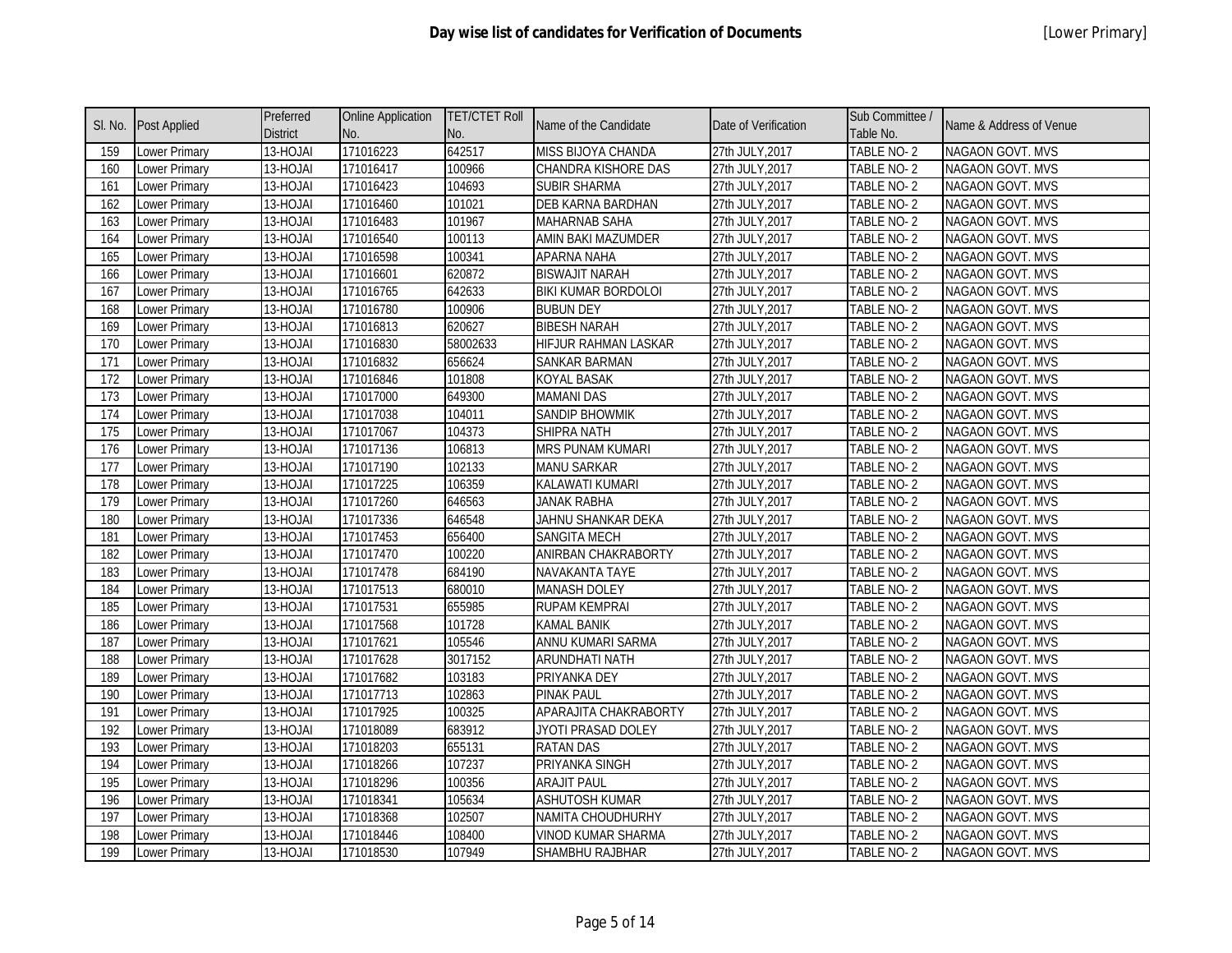| SI. No. | <b>Post Applied</b>  | Preferred<br><b>District</b> | <b>Online Application</b><br>No. | <b>TET/CTET Roll</b><br>No. | Name of the Candidate       | Date of Verification | Sub Committee /<br>Table No. | Name & Address of Venue |
|---------|----------------------|------------------------------|----------------------------------|-----------------------------|-----------------------------|----------------------|------------------------------|-------------------------|
| 200     | Lower Primary        | 13-HOJAI                     | 171018560                        | 676229                      | PRASHANTA NGATEY            | 27th JULY, 2017      | TABLE NO-2                   | NAGAON GOVT. MVS        |
| 201     | Lower Primary        | 13-HOJAI                     | 171018822                        | 678254                      | <b>JAYANTA MILI</b>         | 27th JULY, 2017      | TABLE NO-3                   | <b>NAGAON GOVT. MVS</b> |
| 202     | Lower Primary        | 13-HOJAI                     | 171018884                        | 683659                      | MITRARANJAN TAID            | 27th JULY, 2017      | TABLE NO-3                   | NAGAON GOVT. MVS        |
| 203     | Lower Primary        | 13-HOJAI                     | 171018889                        | 103600                      | RIKTA SAHA                  | 27th JULY, 2017      | TABLE NO-3                   | NAGAON GOVT. MVS        |
| 204     | Lower Primary        | 13-HOJAI                     | 171019054                        | 314640                      | Y ARCHANA DEVI              | 27th JULY, 2017      | TABLE NO-3                   | NAGAON GOVT. MVS        |
| 205     | Lower Primary        | 13-HOJAI                     | 171019058                        | 102363                      | <b>MOUMITA DEB</b>          | 27th JULY, 2017      | TABLE NO-3                   | NAGAON GOVT. MVS        |
| 206     | Lower Primary        | 13-HOJAI                     | 171019099                        | 58001754                    | DILRUBA BEGUM MAZUMDAR      | 27th JULY, 2017      | TABLE NO-3                   | NAGAON GOVT. MVS        |
| 207     | Lower Primary        | 13-HOJAI                     | 171019122                        | 625322                      | <b>RONJON DANG</b>          | 27th JULY, 2017      | TABLE NO-3                   | <b>NAGAON GOVT. MVS</b> |
| 208     | Lower Primary        | 13-HOJAI                     | 171019161                        | 107622                      | <b>RINKU TIWARI</b>         | 27th JULY, 2017      | TABLE NO-3                   | NAGAON GOVT. MVS        |
| 209     | <b>Lower Primary</b> | 13-HOJAI                     | 171019233                        | 682080                      | <b>JADUMONI PANYANG</b>     | 27th JULY, 2017      | TABLE NO-3                   | NAGAON GOVT. MVS        |
| 210     | Lower Primary        | 13-HOJAI                     | 171019277                        | 625322                      | RONJON DANG                 | 27th JULY, 2017      | TABLE NO-3                   | NAGAON GOVT. MVS        |
| 211     | Lower Primary        | 13-HOJAI                     | 171019299                        | 504380                      | MALAYASREE CHOUDHURY        | 27th JULY, 2017      | TABLE NO-3                   | <b>NAGAON GOVT. MVS</b> |
| 212     | Lower Primary        | 13-HOJAI                     | 171019355                        | 630645                      | <b>DIPURAJ DANG</b>         | 27th JULY, 2017      | TABLE NO-3                   | NAGAON GOVT. MVS        |
| 213     | Lower Primary        | 13-HOJAI                     | 171019645                        | 100647                      | <b>BICHITRA PAUL</b>        | 27th JULY, 2017      | TABLE NO-3                   | NAGAON GOVT. MVS        |
| 214     | Lower Primary        | 13-HOJAI                     | 171019690                        | 3041849                     | <b>BORNALI NATH</b>         | 27th JULY, 2017      | TABLE NO-3                   | NAGAON GOVT. MVS        |
| 215     | Lower Primary        | 13-HOJAI                     | 171019762                        | 690389                      | <b>BIKRAMJEET DAS</b>       | 27th JULY, 2017      | TABLE NO-3                   | NAGAON GOVT. MVS        |
| 216     | Lower Primary        | 13-HOJAI                     | 171019784                        | 103987                      | SAMPRITA KAR                | 27th JULY, 2017      | TABLE NO-3                   | NAGAON GOVT. MVS        |
| 217     | Lower Primary        | 13-HOJAI                     | 171019842                        | 685394                      | RANJIT PATGIRI              | 27th JULY, 2017      | TABLE NO-3                   | NAGAON GOVT. MVS        |
| 218     | Lower Primary        | 13-HOJAI                     | 171019870                        | 102835                      | PAYEL DEY                   | 27th JULY, 2017      | TABLE NO-3                   | NAGAON GOVT. MVS        |
| 219     | Lower Primary        | 13-HOJAI                     | 171019871                        | 3540356                     | <b>KARUNA KUMAR</b>         | 27th JULY, 2017      | TABLE NO-3                   | NAGAON GOVT. MVS        |
| 220     | Lower Primary        | 13-HOJAI                     | 171019897                        | 104783                      | <b>SUJATA PAUL</b>          | 27th JULY, 2017      | TABLE NO-3                   | NAGAON GOVT. MVS        |
| 221     | Lower Primary        | 13-HOJAI                     | 171019935                        | 651764                      | NARENDRA BIKASH DOLOI       | 27th JULY, 2017      | TABLE NO-3                   | NAGAON GOVT. MVS        |
| 222     | Lower Primary        | 13-HOJAI                     | 171020028                        | 103401                      | RAJESWARI DAS               | 27th JULY, 2017      | TABLE NO-3                   | NAGAON GOVT. MVS        |
| 223     | Lower Primary        | 13-HOJAI                     | 171020070                        | 671198                      | <b>BISHNU JYOTI PATHORI</b> | 27th JULY, 2017      | TABLE NO-3                   | NAGAON GOVT. MVS        |
| 224     | Lower Primary        | 13-HOJAI                     | 171020185                        | 102288                      | <b>MOMI DUTTA</b>           | 27th JULY, 2017      | TABLE NO-3                   | NAGAON GOVT. MVS        |
| 225     | Lower Primary        | 13-HOJAI                     | 171020206                        | 4302854                     | ABDUL MASHUD CHOWDHURY      | 27th JULY, 2017      | TABLE NO-3                   | NAGAON GOVT. MVS        |
| 226     | Lower Primary        | 13-HOJAI                     | 171020282                        | 101991                      | <b>MALAY BORDHAN</b>        | 27th JULY, 2017      | TABLE NO-3                   | <b>NAGAON GOVT. MVS</b> |
| 227     | Lower Primary        | 13-HOJAI                     | 171020290                        | 648043                      | <b>KANCHANA DAS</b>         | 27th JULY, 2017      | TABLE NO-3                   | NAGAON GOVT. MVS        |
| 228     | Lower Primary        | 13-HOJAI                     | 171020320                        | 101510                      | <b>JALI DAS</b>             | 27th JULY, 2017      | TABLE NO-3                   | <b>NAGAON GOVT. MVS</b> |
| 229     | Lower Primary        | 13-HOJAI                     | 171020324                        | 1206983                     | SABITA DEKA                 | 27th JULY, 2017      | TABLE NO-3                   | NAGAON GOVT. MVS        |
| 230     | Lower Primary        | 13-HOJAI                     | 171020349                        | 308135                      | SARASHATI SHILL             | 27th JULY, 2017      | TABLE NO-3                   | NAGAON GOVT. MVS        |
| 231     | Lower Primary        | 13-HOJAI                     | 171020433                        | 58007423                    | SAHPARAN PATHAN             | 27th JULY, 2017      | TABLE NO-3                   | NAGAON GOVT. MVS        |
| 232     | Lower Primary        | 13-HOJAI                     | 171020494                        | 104324                      | SHIBANI DASGUPTA            | 27th JULY, 2017      | TABLE NO-3                   | NAGAON GOVT. MVS        |
| 233     | Lower Primary        | 13-HOJAI                     | 171020517                        | 100893                      | <b>BOKUL CHOWDHURY</b>      | 27th JULY, 2017      | TABLE NO-3                   | NAGAON GOVT. MVS        |
| 234     | Lower Primary        | 13-HOJAI                     | 171020524                        | 104172                      | SANTANU NATH                | 27th JULY, 2017      | TABLE NO-3                   | NAGAON GOVT. MVS        |
| 235     | Lower Primary        | 13-HOJAI                     | 171020532                        | 104216                      | SARUPA DEY                  | 27th JULY, 2017      | TABLE NO-3                   | NAGAON GOVT. MVS        |
| 236     | Lower Primary        | 13-HOJAI                     | 171020601                        | 100581                      | <b>BARNALI CHOWDHURY</b>    | 27th JULY, 2017      | TABLE NO-3                   | NAGAON GOVT. MVS        |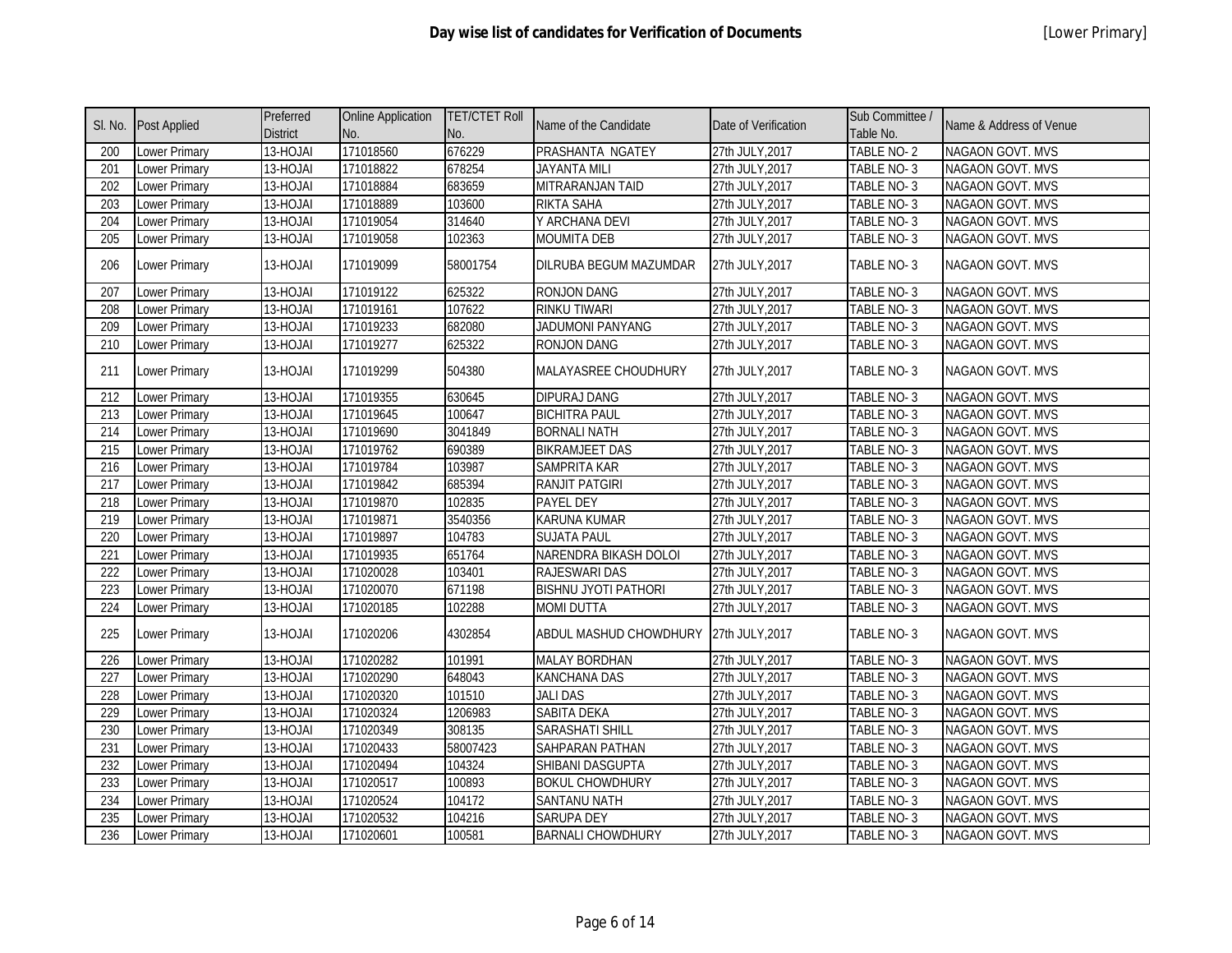| SI. No. | <b>Post Applied</b>  | Preferred<br><b>District</b> | <b>Online Application</b><br>No. | <b>TET/CTET Roll</b><br>No. | Name of the Candidate       | Date of Verification | Sub Committee<br>Table No. | Name & Address of Venue |
|---------|----------------------|------------------------------|----------------------------------|-----------------------------|-----------------------------|----------------------|----------------------------|-------------------------|
| 237     | <b>Lower Primary</b> | 13-HOJAI                     | 171020634                        | 58000165                    | <b>ABDUR RAHMAN</b>         | 27th JULY, 2017      | TABLE NO-3                 | NAGAON GOVT. MVS        |
| 238     | Lower Primary        | 13-HOJAI                     | 171020793                        | 101679                      | <b>JUNE CHANDA</b>          | 27th JULY, 2017      | TABLE NO-3                 | NAGAON GOVT. MVS        |
| 239     | <b>Lower Primary</b> | 13-HOJAI                     | 171020794                        | 658297                      | PRANAB JYOTI DEWRI          | 27th JULY, 2017      | TABLE NO-3                 | NAGAON GOVT. MVS        |
| 240     | Lower Primary        | 13-HOJAI                     | 171020952                        | 105895                      | CHHOTE LAL CHAUHAN          | 27th JULY, 2017      | TABLE NO-3                 | NAGAON GOVT. MVS        |
| 241     | Lower Primary        | 13-HOJAI                     | 171021068                        | 680774                      | <b>BIKROM PERMEY</b>        | 27th JULY, 2017      | TABLE NO-3                 | NAGAON GOVT. MVS        |
| 242     | Lower Primary        | 13-HOJAI                     | 171021087                        | 105581                      | <b>ARJUN CHAUHAN</b>        | 27th JULY, 2017      | TABLE NO-3                 | NAGAON GOVT. MVS        |
| 243     | Lower Primary        | 13-HOJAI                     | 171021181                        | 620084                      | <b>AKANTA DOLEY</b>         | 27th JULY, 2017      | TABLE NO-3                 | NAGAON GOVT. MVS        |
| 244     | <b>Lower Primary</b> | 13-HOJAI                     | 171021201                        | 104097                      | <b>SANJIB CHOUDHURY</b>     | 27th JULY, 2017      | TABLE NO-3                 | NAGAON GOVT. MVS        |
| 245     | Lower Primary        | 13-HOJAI                     | 171021212                        | 58001547                    | <b>BEGUM ALEYA FIRDOUSI</b> | 27th JULY, 2017      | TABLE NO-3                 | NAGAON GOVT. MVS        |
| 246     | <b>Lower Primary</b> | 13-HOJAI                     | 171021223                        | 101305                      | DWAIPAYAN SUTRADHAR         | 27th JULY, 2017      | TABLE NO-3                 | NAGAON GOVT. MVS        |
| 247     | Lower Primary        | 13-HOJAI                     | 171021257                        | 104891                      | <b>SUMI SARKAR</b>          | 27th JULY, 2017      | TABLE NO-3                 | NAGAON GOVT. MVS        |
| 248     | Lower Primary        | 13-HOJAI                     | 171021364                        | 623597                      | MOHESH PEGU                 | 27th JULY, 2017      | TABLE NO-3                 | NAGAON GOVT. MVS        |
| 249     | Lower Primary        | 13-HOJAI                     | 171021379                        | 105084                      | <b>SUSMITA PAUL</b>         | 27th JULY, 2017      | TABLE NO-3                 | NAGAON GOVT. MVS        |
| 250     | <b>Lower Primary</b> | 13-HOJAI                     | 171021437                        | 107457                      | <b>RAM CHAUHAN</b>          | 27th JULY, 2017      | TABLE NO-3                 | NAGAON GOVT. MVS        |
| 251     | Lower Primary        | 13-HOJAI                     | 171021610                        | 647922                      | <b>KAMAL BARO</b>           | 27th JULY, 2017      | TABLE NO-3                 | NAGAON GOVT. MVS        |
| 252     | <b>Lower Primary</b> | 13-HOJAI                     | 171021680                        | 100809                      | <b>BISHNU PRASAD BANDHA</b> | 27th JULY, 2017      | TABLE NO-3                 | <b>NAGAON GOVT. MVS</b> |
| 253     | <b>Lower Primary</b> | 13-HOJAI                     | 171021753                        | 104438                      | SIMA ROY                    | 27th JULY, 2017      | TABLE NO-3                 | <b>NAGAON GOVT. MVS</b> |
| 254     | Lower Primary        | 13-HOJAI                     | 171021780                        | 673488                      | KRISHNA KANTA NARAH         | 27th JULY, 2017      | TABLE NO-3                 | NAGAON GOVT. MVS        |
| 255     | <b>Lower Primary</b> | 13-HOJAI                     | 171021804                        | 100559                      | <b>BAPI ACHARJEE</b>        | 27th JULY, 2017      | TABLE NO-3                 | NAGAON GOVT. MVS        |
| 256     | Lower Primary        | 13-HOJAI                     | 171021970                        | 104008                      | <b>SANDHYA DAS</b>          | 27th JULY, 2017      | TABLE NO-3                 | NAGAON GOVT. MVS        |
| 257     | <b>Lower Primary</b> | 13-HOJAI                     | 171022170                        | 670351                      | <b>ANITA DEURI</b>          | 27th JULY, 2017      | TABLE NO-3                 | NAGAON GOVT. MVS        |
| 258     | <b>Lower Primary</b> | 13-HOJAI                     | 171022218                        | 106314                      | <b>JUGESH LODH</b>          | 27th JULY, 2017      | TABLE NO-3                 | NAGAON GOVT. MVS        |
| 259     | <b>Lower Primary</b> | 13-HOJAI                     | 171022509                        | 100453                      | <b>ASHOK KURI</b>           | 27th JULY, 2017      | TABLE NO-3                 | NAGAON GOVT. MVS        |
| 260     | <b>Lower Primary</b> | 13-HOJAI                     | 171022537                        | 691222                      | MANAB JYOTI BORO            | 27th JULY, 2017      | TABLE NO-3                 | NAGAON GOVT. MVS        |
| 261     | <b>Lower Primary</b> | $\overline{13}$ -HOJAI       | 171022573                        | 646233                      | HIRAK DEKARAJA              | 27th JULY, 2017      | TABLE NO-3                 | NAGAON GOVT. MVS        |
| 262     | <b>Lower Primary</b> | 13-HOJAI                     | 171022608                        | 58007614                    | MD SAMIM UDDIN LASKAR       | 27th JULY, 2017      | TABLE NO-3                 | <b>NAGAON GOVT. MVS</b> |
| 263     | Lower Primary        | 13-HOJAI                     | 171022667                        | 105377                      | ABHISHEK KUMAR YADAV        | 27th JULY, 2017      | TABLE NO-3                 | NAGAON GOVT. MVS        |
| 264     | Lower Primary        | 13-HOJAI                     | 171022700                        | 106594                      | MAMITA KUMARI BHAGAT        | 27th JULY, 2017      | TABLE NO-3                 | NAGAON GOVT. MVS        |
| 265     | Lower Primary        | 13-HOJAI                     | 171022794                        | 671029                      | <b>BILAMOTI DOLEY</b>       | 27th JULY, 2017      | TABLE NO-3                 | NAGAON GOVT. MVS        |
| 266     | <b>Lower Primary</b> | 13-HOJAI                     | 171022801                        | 657926                      | <b>JAGANNATH PATAR</b>      | 27th JULY, 2017      | TABLE NO-3                 | NAGAON GOVT. MVS        |
| 267     | <b>Lower Primary</b> | 13-HOJAI                     | 171022868                        | 672607                      | HORIKANTA PATHORI           | 27th JULY, 2017      | TABLE NO-3                 | NAGAON GOVT. MVS        |
| 268     | <b>Lower Primary</b> | 13-HOJAI                     | 171022920                        | 104330                      | SHIBANI ROY                 | 27th JULY, 2017      | TABLE NO-3                 | NAGAON GOVT. MVS        |
| 269     | <b>Lower Primary</b> | 13-HOJAI                     | 171022947                        | 631328                      | <b>ANITA DEORI</b>          | 27th JULY, 2017      | TABLE NO-3                 | <b>NAGAON GOVT. MVS</b> |
| 270     | Lower Primary        | 13-HOJAI                     | 171023000                        | 201322                      | KABITA KUMARI GUPTA         | 27th JULY, 2017      | TABLE NO-3                 | NAGAON GOVT. MVS        |
| 271     | Lower Primary        | 13-HOJAI                     | 171023117                        | 678485                      | RISHIRAJ DEURI              | 27th JULY, 2017      | TABLE NO-3                 | NAGAON GOVT. MVS        |
| 272     | Lower Primary        | 13-HOJAI                     | 171023212                        | 678463                      | <b>RAJIB DOLEY</b>          | 27th JULY, 2017      | TABLE NO-3                 | NAGAON GOVT. MVS        |
| 273     | <b>Lower Primary</b> | 13-HOJAI                     | 171023256                        | 686879                      | TIKENDRAJIT HAZARIKA        | 27th JULY, 2017      | TABLE NO-3                 | NAGAON GOVT. MVS        |
| 274     | <b>Lower Primary</b> | 13-HOJAI                     | 171023362                        | 686489                      | SRI NITYANANDA DOLEY        | 27th JULY, 2017      | TABLE NO-3                 | NAGAON GOVT. MVS        |
| 275     | <b>Lower Primary</b> | 13-HOJAI                     | 171023376                        | 671431                      | <b>BUBUL KARDONG</b>        | 27th JULY, 2017      | TABLE NO-3                 | NAGAON GOVT. MVS        |
| 276     | <b>Lower Primary</b> | 13-HOJAI                     | 171023562                        | 673846                      | <b>MALIKA DOLEY</b>         | 27th JULY, 2017      | TABLE NO-3                 | <b>NAGAON GOVT. MVS</b> |
| 277     | <b>Lower Primary</b> | 13-HOJAI                     | 171023806                        | 106210                      | <b>IMAMUDDIN ANSARY</b>     | 27th JULY, 2017      | TABLE NO-3                 | NAGAON GOVT. MVS        |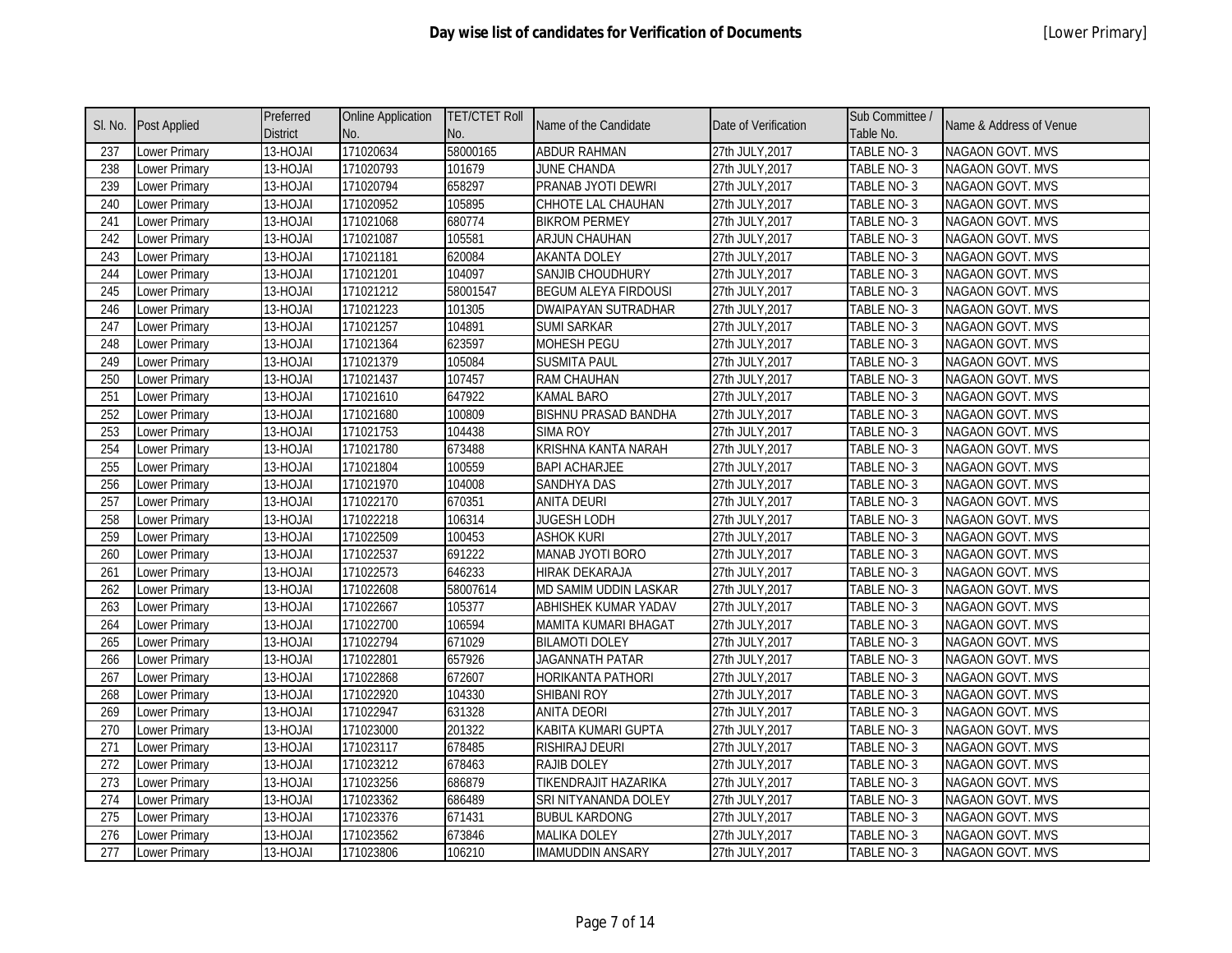|                  | SI. No. Post Applied | Preferred<br><b>District</b> | <b>Online Application</b><br>No. | <b>TET/CTET Roll</b><br>No. | Name of the Candidate      | Date of Verification | Sub Committee /<br>Table No. | Name & Address of Venue |
|------------------|----------------------|------------------------------|----------------------------------|-----------------------------|----------------------------|----------------------|------------------------------|-------------------------|
| 278              | Lower Primary        | 13-HOJAI                     | 171023867                        | 4300438                     | NAZMUL ALAM                | 27th JULY, 2017      | TABLE NO-3                   | NAGAON GOVT. MVS        |
| 279              | Lower Primary        | 13-HOJAI                     | 171023910                        | 107041                      | PARAMITA CHANDA            | 27th JULY, 2017      | TABLE NO-3                   | <b>NAGAON GOVT. MVS</b> |
| 280              | Lower Primary        | 13-HOJAI                     | 171023931                        | 680546                      | <b>BHARAT SING KUMBANG</b> | 27th JULY, 2017      | TABLE NO-3                   | NAGAON GOVT. MVS        |
| 281              | Lower Primary        | 13-HOJAI                     | 171023958                        | 3550553                     | MANOJ KUMAR KALITA         | 27th JULY, 2017      | TABLE NO-3                   | <b>NAGAON GOVT. MVS</b> |
| 282              | Lower Primary        | 13-HOJAI                     | 171023990                        | 1033079                     | PANKAJ RAJBONGSHI          | 27th JULY, 2017      | TABLE NO-3                   | <b>NAGAON GOVT. MVS</b> |
| 283              | Lower Primary        | 13-HOJAI                     | 171023996                        | 103557                      | RATAN KUMAR DEY            | 27th JULY, 2017      | TABLE NO-3                   | NAGAON GOVT. MVS        |
| 284              | Lower Primary        | 13-HOJAI                     | 171024121                        | 671428                      | <b>BUBUL MORANG</b>        | 27th JULY, 2017      | TABLE NO-3                   | NAGAON GOVT. MVS        |
| 285              | Lower Primary        | 13-HOJAI                     | 171024184                        | 620829                      | <b>BIRENDRA MORANG</b>     | 27th JULY, 2017      | TABLE NO-3                   | NAGAON GOVT. MVS        |
| 286              | Lower Primary        | 13-HOJAI                     | 171024287                        | 3030527                     | PANKAJ KALITA              | 27th JULY, 2017      | TABLE NO-3                   | NAGAON GOVT. MVS        |
| 287              | Lower Primary        | 13-HOJAI                     | 171024343                        | 620747                      | <b>BINANDA MILI</b>        | 27th JULY, 2017      | TABLE NO-3                   | NAGAON GOVT. MVS        |
| 288              | Lower Primary        | 13-HOJAI                     | 171024413                        | 102786                      | PARAMITA KAR               | 27th JULY, 2017      | TABLE NO-3                   | NAGAON GOVT. MVS        |
| 289              | Lower Primary        | 13-HOJAI                     | 171024479                        | 620134                      | ANANDA DOLEY               | 27th JULY, 2017      | TABLE NO-3                   | NAGAON GOVT. MVS        |
| 290              | Lower Primary        | 13-HOJAI                     | 171024702                        | 3030267                     | <b>HIMAKSHI PATHAK</b>     | 27th JULY, 2017      | TABLE NO-3                   | NAGAON GOVT. MVS        |
| $\overline{291}$ | <b>Lower Primary</b> | 13-HOJAI                     | 171024726                        | 107946                      | <b>SHAMBHU PRASAD</b>      | 27th JULY, 2017      | TABLE NO-3                   | NAGAON GOVT. MVS        |
| $\overline{292}$ | <b>Lower Primary</b> | 13-HOJAI                     | 171024747                        | 101658                      | <b>JOYDEEP PAUL</b>        | 27th JULY, 2017      | TABLE NO-3                   | NAGAON GOVT. MVS        |
| 293              | Lower Primary        | 13-HOJAI                     | 171024822                        | 672977                      | <b>JOY PANGING</b>         | 27th JULY, 2017      | TABLE NO-3                   | NAGAON GOVT. MVS        |
| 294              | Lower Primary        | 13-HOJAI                     | 171024882                        | 671224                      | <b>BISWA JYOTI YEIN</b>    | 27th JULY, 2017      | TABLE NO-3                   | NAGAON GOVT. MVS        |
| 295              | Lower Primary        | 13-HOJAI                     | 171024960                        | 670109                      | <b>AJIT DARIG</b>          | 27th JULY, 2017      | TABLE NO-3                   | NAGAON GOVT. MVS        |
| 296              | Lower Primary        | 13-HOJAI                     | 171025002                        | 671172                      | <b>BIREN TAYUNG</b>        | 27th JULY, 2017      | TABLE NO-3                   | NAGAON GOVT. MVS        |
| $\overline{297}$ | Lower Primary        | 13-HOJAI                     | 171025094                        | 102484                      | NABANITA DUTTA             | 27th JULY, 2017      | TABLE NO-3                   | NAGAON GOVT. MVS        |
| 298              | Lower Primary        | 13-HOJAI                     | 171025210                        | 100058                      | <b>AJOY DAS</b>            | 27th JULY, 2017      | TABLE NO-3                   | NAGAON GOVT. MVS        |
| 299              | Lower Primary        | 13-HOJAI                     | 171025218                        | 200660                      | <b>SHUKDEV PAUL</b>        | 27th JULY, 2017      | TABLE NO-3                   | NAGAON GOVT. MVS        |
| 300              | <b>Lower Primary</b> | 13-HOJAI                     | 171025232                        | 681996                      | HIRANYA DEURI              | 27th JULY, 2017      | TABLE NO-3                   | NAGAON GOVT. MVS        |
| 301              | Lower Primary        | 13-HOJAI                     | 171025248                        | 502275                      | MUMINA ISLAM CHOUDHURY     | 27th JULY, 2017      | TABLE NO-4                   | NAGAON GOVT. MVS        |
| 302              | Lower Primary        | 13-HOJAI                     | 171025259                        | 502664                      | PAROMITA CHAKROBORTY       | 27th JULY, 2017      | TABLE NO-4                   | <b>NAGAON GOVT. MVS</b> |
| 303              | <b>Lower Primary</b> | 13-HOJAI                     | 171025412                        | 691408                      | MITU LAL SARKAR            | 27th JULY, 2017      | TABLE NO-4                   | NAGAON GOVT. MVS        |
| 304              | Lower Primary        | 13-HOJAI                     | 171025416                        | 104414                      | SHYAMAL CHANDRA PANDIT     | 27th JULY, 2017      | TABLE NO-4                   | NAGAON GOVT. MVS        |
| 305              | Lower Primary        | 13-HOJAI                     | 171025488                        | 682827                      | KRISTU KUMAR DEURI         | 27th JULY, 2017      | <b>TABLE NO-4</b>            | NAGAON GOVT. MVS        |
| 306              | Lower Primary        | 13-HOJAI                     | 171025596                        | 108928                      | <b>LIMA DEBNATH</b>        | 27th JULY, 2017      | TABLE NO-4                   | <b>NAGAON GOVT. MVS</b> |
| 307              | Lower Primary        | 13-HOJAI                     | 171025655                        | 103336                      | <b>RAHUL DEY</b>           | 27th JULY, 2017      | <b>TABLE NO-4</b>            | <b>NAGAON GOVT. MVS</b> |
| 308              | Lower Primary        | 13-HOJAI                     | 171025659                        | 0900869                     | SMITA SHARMA               | 27th JULY, 2017      | TABLE NO-4                   | NAGAON GOVT. MVS        |
| 309              | Lower Primary        | 13-HOJAI                     | 171025723                        | 103336                      | <b>RAHUL DEY</b>           | 27th JULY, 2017      | <b>TABLE NO-4</b>            | NAGAON GOVT. MVS        |
| $\overline{310}$ | Lower Primary        | 13-HOJAI                     | 171025807                        | 103021                      | PRANAB CHANDRA GUHA        | 27th JULY, 2017      | <b>TABLE NO-4</b>            | NAGAON GOVT. MVS        |
| 311              | Lower Primary        | 13-HOJAI                     | 171025849                        | 101184                      | DIPA DEBNATH               | 27th JULY, 2017      | TABLE NO-4                   | NAGAON GOVT. MVS        |
| 312              | <b>Lower Primary</b> | 13-HOJAI                     | 171025921                        | 105439                      | AMARDEEP CHAUHAN           | 27th JULY, 2017      | TABLE NO-4                   | NAGAON GOVT. MVS        |
| 313              | Lower Primary        | 13-HOJAI                     | 171025937                        | 685779                      | RUPAK DEURI                | 27th JULY, 2017      | TABLE NO-4                   | NAGAON GOVT. MVS        |
| 314              | Lower Primary        | 13-HOJAI                     | 171026001                        | 140570                      | <b>MONUJ DEORI</b>         | 27th JULY, 2017      | <b>TABLE NO-4</b>            | NAGAON GOVT. MVS        |
| 315              | <b>Lower Primary</b> | 13-HOJAI                     | 171026018                        | 201016                      | <b>BHAGAWAN CHAUHAN</b>    | 27th JULY, 2017      | TABLE NO-4                   | NAGAON GOVT. MVS        |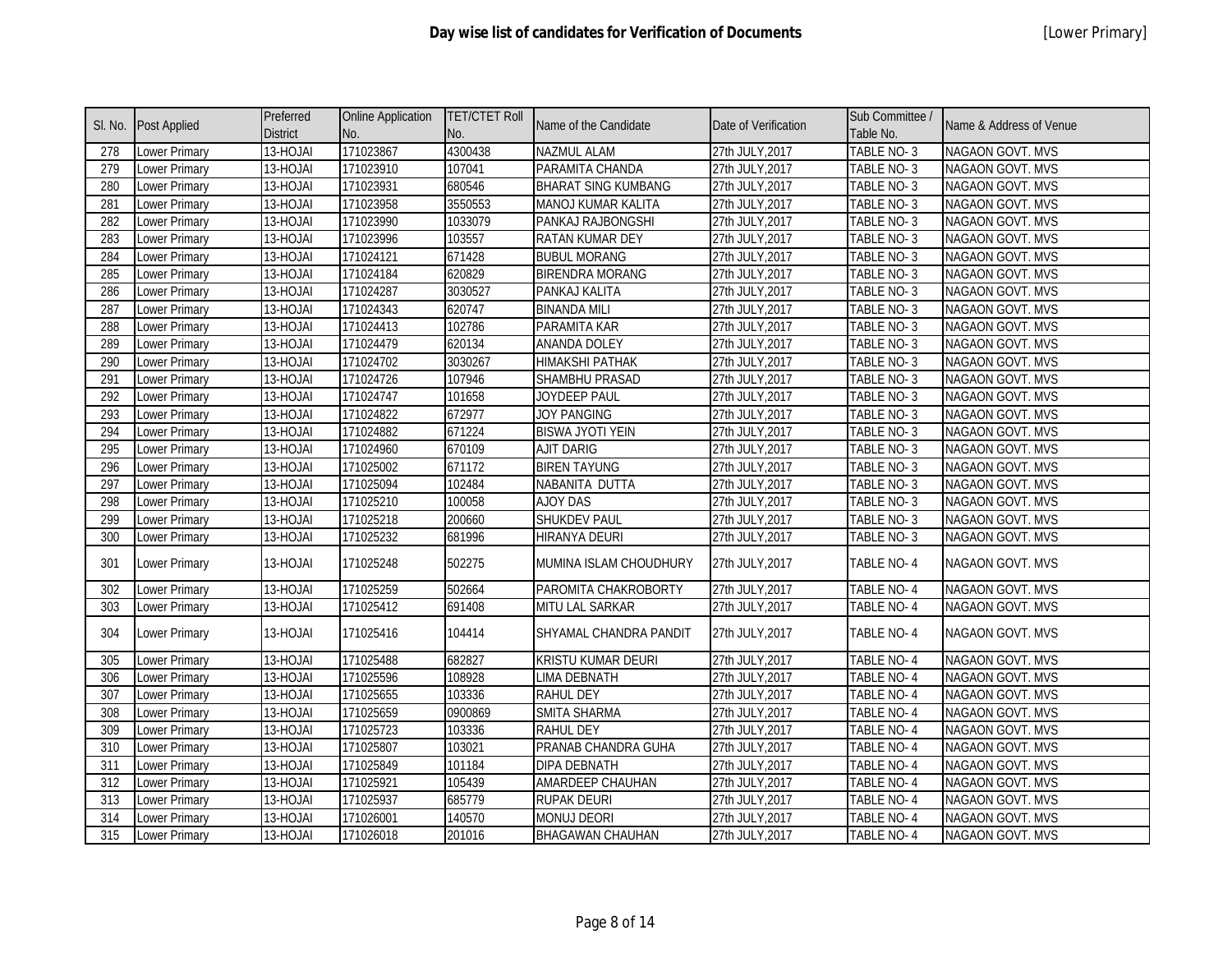| SI. No. | Post Applied         | Preferred<br><b>District</b> | <b>Online Application</b><br>No. | <b>TET/CTET Roll</b><br>No. | Name of the Candidate     | Date of Verification | Sub Committee /<br>Table No. | Name & Address of Venue |
|---------|----------------------|------------------------------|----------------------------------|-----------------------------|---------------------------|----------------------|------------------------------|-------------------------|
| 316     | Lower Primary        | 13-HOJAI                     | 171026055                        | 686713                      | <b>SUNIL DOLEY</b>        | 27th JULY, 2017      | TABLE NO-4                   | NAGAON GOVT. MVS        |
| 317     | Lower Primary        | 13-HOJAI                     | 171026060                        | 686922                      | <b>TRILUSON TAID</b>      | 27th JULY, 2017      | <b>TABLE NO-4</b>            | NAGAON GOVT. MVS        |
| 318     | Lower Primary        | 13-HOJAI                     | 171026062                        | 653782                      | PRANSING BORDOLOI         | 27th JULY, 2017      | TABLE NO-4                   | NAGAON GOVT. MVS        |
| 319     | Lower Primary        | $\overline{13}$ -HOJAI       | 171026245                        | 622484                      | JYOTI PRASAD PEGU         | 27th JULY, 2017      | TABLE NO-4                   | NAGAON GOVT. MVS        |
| 320     | Lower Primary        | 13-HOJAI                     | 171026301                        | 103108                      | PRITAM DUTTA              | 27th JULY, 2017      | TABLE NO-4                   | NAGAON GOVT. MVS        |
| 321     | Lower Primary        | 13-HOJAI                     | 171026313                        | 105697                      | <b>BHANU ROKA</b>         | 27th JULY, 2017      | TABLE NO-4                   | NAGAON GOVT. MVS        |
| 322     | Lower Primary        | 13-HOJAI                     | 171026336                        | 683604                      | SARASWATI PEGU            | 27th JULY, 2017      | TABLE NO-4                   | NAGAON GOVT. MVS        |
| 323     | Lower Primary        | 13-HOJAI                     | 171026359                        | 624085                      | <b>NILA KANTA MILI</b>    | 27th JULY, 2017      | TABLE NO-4                   | NAGAON GOVT. MVS        |
| 324     | Lower Primary        | 13-HOJAI                     | 171026376                        | 622877                      | <b>KUSHAL DOLEY</b>       | 27th JULY, 2017      | TABLE NO-4                   | NAGAON GOVT. MVS        |
| 325     | Lower Primary        | 13-HOJAI                     | 171026406                        | 104383                      | SHOBHON LAHIRI            | 27th JULY, 2017      | TABLE NO-4                   | NAGAON GOVT. MVS        |
| 326     | Lower Primary        | 13-HOJAI                     | 171026408                        | 675632                      | PALLAB RAJKHOWA           | 27th JULY, 2017      | TABLE NO-4                   | NAGAON GOVT. MVS        |
| 327     | Lower Primary        | 13-HOJAI                     | 171026425                        | 676543                      | PURABI RAJBONGSHI         | 27th JULY, 2017      | TABLE NO-4                   | NAGAON GOVT. MVS        |
| 328     | Lower Primary        | 13-HOJAI                     | 171026497                        | 671799                      | <b>DEVOJIT SAIKIA</b>     | 27th JULY, 2017      | TABLE NO-4                   | NAGAON GOVT. MVS        |
| 329     | <b>Lower Primary</b> | 13-HOJAI                     | 171026542                        | 625923                      | SRI JUGIRAJ PEGU          | 27th JULY, 2017      | <b>TABLE NO-4</b>            | NAGAON GOVT. MVS        |
| 330     | <b>Lower Primary</b> | 13-HOJAI                     | 171026568                        | 674535                      | <b>MOHAN PEGU</b>         | 27th JULY, 2017      | TABLE NO-4                   | <b>NAGAON GOVT. MVS</b> |
| 331     | Lower Primary        | 13-HOJAI                     | 171026618                        | 624715                      | PUNYABANJA SONOWAL        | 27th JULY, 2017      | <b>TABLE NO-4</b>            | <b>NAGAON GOVT. MVS</b> |
| 332     | Lower Primary        | 13-HOJAI                     | 171026641                        | 659690                      | <b>UDAY KR</b>            | 27th JULY, 2017      | TABLE NO-4                   | NAGAON GOVT. MVS        |
| 333     | Lower Primary        | 13-HOJAI                     | 171026679                        | 677687                      | <b>SANJIB PEGU</b>        | 27th JULY, 2017      | TABLE NO-4                   | NAGAON GOVT. MVS        |
| 334     | Lower Primary        | 13-HOJAI                     | 171026681                        | 643676                      | <b>CHUMKI DAS</b>         | 27th JULY, 2017      | TABLE NO-4                   | NAGAON GOVT. MVS        |
| 335     | <b>Lower Primary</b> | 13-HOJAI                     | 171026787                        | 620192                      | <b>ANJITA MILI</b>        | 27th JULY, 2017      | TABLE NO-4                   | NAGAON GOVT. MVS        |
| 336     | Lower Primary        | 13-HOJAI                     | 171026841                        | 651560                      | <b>NABIN DEKA</b>         | 27th JULY, 2017      | TABLE NO-4                   | NAGAON GOVT. MVS        |
| 337     | Lower Primary        | 13-HOJAI                     | 171026869                        | 677028                      | <b>RATUL DOLEY</b>        | 27th JULY, 2017      | TABLE NO-4                   | NAGAON GOVT. MVS        |
| 338     | Lower Primary        | 13-HOJAI                     | 171026880                        | 671365                      | <b>BONTI SAIKIA</b>       | 27th JULY, 2017      | TABLE NO-4                   | NAGAON GOVT. MVS        |
| 339     | Lower Primary        | 13-HOJAI                     | 171026942                        | 1041020                     | <b>MAHMUDA BEGUM</b>      | 27th JULY, 2017      | TABLE NO-4                   | NAGAON GOVT. MVS        |
| 340     | Lower Primary        | 13-HOJAI                     | 171027001                        | 622962                      | LAKHYANATH PEGU           | 27th JULY, 2017      | TABLE NO-4                   | NAGAON GOVT. MVS        |
| 341     | Lower Primary        | 13-HOJAI                     | 171027024                        | 671656                      | DEBAJIT KUMAR SONOWAL     | 27th JULY, 2017      | TABLE NO-4                   | NAGAON GOVT. MVS        |
| 342     | Lower Primary        | 13-HOJAI                     | 171027110                        | 670719                      | <b>BASANTA PEGU</b>       | 27th JULY, 2017      | TABLE NO-4                   | NAGAON GOVT. MVS        |
| 343     | Lower Primary        | 13-HOJAI                     | 171027130                        | 682733                      | <b>KHITISH DOLEY</b>      | 27th JULY, 2017      | TABLE NO-4                   | NAGAON GOVT. MVS        |
| 344     | Lower Primary        | 13-HOJAI                     | 171027147                        | 105257                      | TITHI MAJUMDER            | 27th JULY, 2017      | TABLE NO-4                   | NAGAON GOVT. MVS        |
| 345     | Lower Primary        | 13-HOJAI                     | 171027183                        | 686773                      | <b>SURJYA KUMAR DOLEY</b> | 27th JULY, 2017      | TABLE NO-4                   | NAGAON GOVT. MVS        |
| 346     | Lower Primary        | 13-HOJAI                     | 171027189                        | 670615                      | <b>AURPITA SAIKIA</b>     | 27th JULY, 2017      | TABLE NO-4                   | NAGAON GOVT. MVS        |
| 347     | Lower Primary        | 13-HOJAI                     | 171027223                        | 103670                      | <b>RINTI NATH</b>         | 27th JULY, 2017      | TABLE NO-4                   | NAGAON GOVT. MVS        |
| 348     | Lower Primary        | 13-HOJAI                     | 171027277                        | 102891                      | <b>PINKI SEN</b>          | 27th JULY, 2017      | TABLE NO-4                   | NAGAON GOVT. MVS        |
| 349     | Lower Primary        | 13-HOJAI                     | 171027346                        | 108116                      | SUBHASH CHAUHAN           | 27th JULY, 2017      | TABLE NO-4                   | NAGAON GOVT. MVS        |
| 350     | Lower Primary        | 13-HOJAI                     | 171027581                        | 672051                      | <b>DIPAMONI DOLEY</b>     | 27th JULY, 2017      | TABLE NO-4                   | NAGAON GOVT. MVS        |
| 351     | Lower Primary        | 13-HOJAI                     | 171027603                        | 680168                      | <b>ANIL DOLEY</b>         | 27th JULY, 2017      | TABLE NO-4                   | NAGAON GOVT. MVS        |
| 352     | Lower Primary        | 13-HOJAI                     | 171027606                        | 684831                      | <b>PRANJIT TAYE</b>       | 27th JULY, 2017      | TABLE NO-4                   | NAGAON GOVT. MVS        |
| 353     | Lower Primary        | 13-HOJAI                     | 171027661                        | 670677                      | <b>BANDITA KHAKHLARY</b>  | 27th JULY, 2017      | TABLE NO-4                   | NAGAON GOVT. MVS        |
| 354     | Lower Primary        | 13-HOJAI                     | 171027737                        | 673951                      | MANJUMALA PAYENG          | 27th JULY, 2017      | TABLE NO-4                   | NAGAON GOVT. MVS        |
| 355     | Lower Primary        | 13-HOJAI                     | 171027743                        | 622891                      | <b>KUSUMONI DOLEY</b>     | 27th JULY, 2017      | TABLE NO-4                   | NAGAON GOVT. MVS        |
| 356     | Lower Primary        | 13-HOJAI                     | 171027843                        | 620400                      | <b>BARNALATA DOLEY</b>    | 27th JULY, 2017      | TABLE NO-4                   | NAGAON GOVT. MVS        |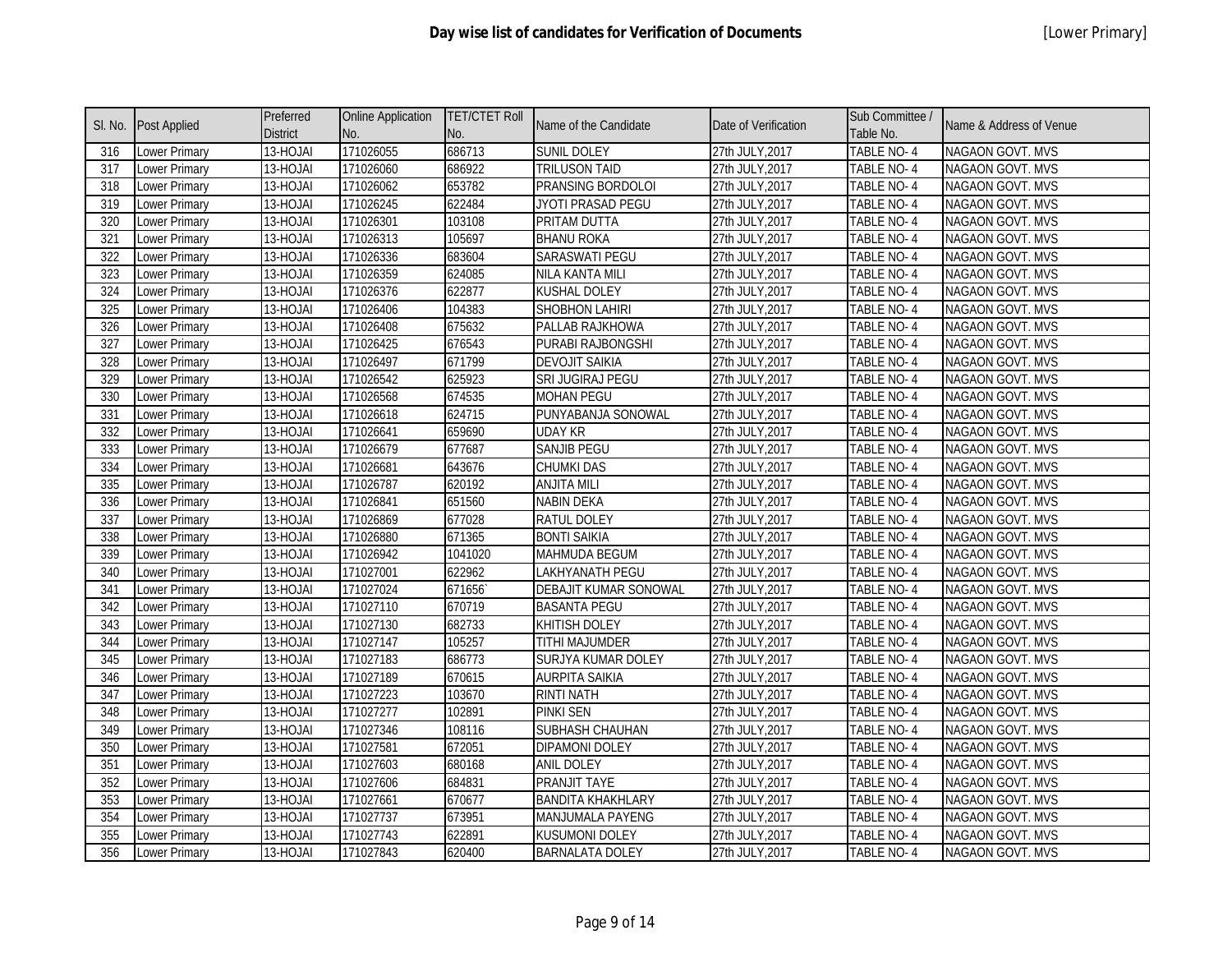|                  | SI. No. Post Applied | Preferred<br><b>District</b> | <b>Online Application</b><br>No. | <b>TET/CTET Roll</b><br>No. | Name of the Candidate        | Date of Verification | Sub Committee /<br>Table No. | Name & Address of Venue |
|------------------|----------------------|------------------------------|----------------------------------|-----------------------------|------------------------------|----------------------|------------------------------|-------------------------|
| 357              | Lower Primary        | 13-HOJAI                     | 171028021                        | 684278                      | NIKUNJA PATIR                | 27th JULY, 2017      | TABLE NO-4                   | NAGAON GOVT. MVS        |
| 358              | <b>Lower Primary</b> | 13-HOJAI                     | 171028045                        | 106174                      | <b>HARI KANT SINGH</b>       | 27th JULY, 2017      | TABLE NO-4                   | NAGAON GOVT. MVS        |
| 359              | Lower Primary        | 13-HOJAI                     | 171028284                        | 500862                      | <b>BODRUDDUZA CHOUDHURY</b>  | 27th JULY, 2017      | TABLE NO-4                   | NAGAON GOVT. MVS        |
| 360              | <b>Lower Primary</b> | 13-HOJAI                     | 171028288                        | 690699                      | <b>FIROJ MEDHI</b>           | 27th JULY, 2017      | TABLE NO-4                   | NAGAON GOVT. MVS        |
| 361              | <b>Lower Primary</b> | 13-HOJAI                     | 171028424                        | 640611                      | <b>ANANTA DAS</b>            | 27th JULY, 2017      | TABLE NO-4                   | <b>NAGAON GOVT. MVS</b> |
| 362              | <b>Lower Primary</b> | 13-HOJAI                     | 171028517                        | 683436                      | <b>JUTIKA BORI</b>           | 27th JULY, 2017      | TABLE NO-4                   | NAGAON GOVT. MVS        |
| $\overline{363}$ | Lower Primary        | 13-HOJAI                     | 171028570                        | 675554                      | NONDESWAR BORI               | 27th JULY, 2017      | TABLE NO-4                   | NAGAON GOVT. MVS        |
| 364              | Lower Primary        | 13-HOJAI                     | 171028675                        | 58003530                    | KHADIJA BEGUM BRBHUYAN       | 27th JULY, 2017      | TABLE NO-4                   | NAGAON GOVT. MVS        |
| 365              | Lower Primary        | 13-HOJAI                     | 171028719                        | 100412                      | <b>ARUP DEY</b>              | 27th JULY, 2017      | TABLE NO-4                   | NAGAON GOVT. MVS        |
| 366              | Lower Primary        | 13-HOJAI                     | 171028725                        | 105421                      | <b>AKASH BHATIA</b>          | 27th JULY, 2017      | TABLE NO-4                   | NAGAON GOVT. MVS        |
| 367              | Lower Primary        | 13-HOJAI                     | 171028760                        | 3010582                     | PANKAJ CHAKRABORTY           | 27th JULY, 2017      | TABLE NO-4                   | NAGAON GOVT. MVS        |
| 368              | Lower Primary        | 13-HOJAI                     | 171028762                        | 684441                      | <b>NUMAL PATIR</b>           | 27th JULY, 2017      | TABLE NO-4                   | <b>NAGAON GOVT. MVS</b> |
| 369              | Lower Primary        | 13-HOJAI                     | 171028772                        | 2011270                     | <b>DIPALI DEKA</b>           | 27th JULY, 2017      | TABLE NO-4                   | NAGAON GOVT. MVS        |
| 370              | Lower Primary        | 13-HOJAI                     | 171028782                        | 681276                      | <b>DEVAJIT KAMAN</b>         | 27th JULY, 2017      | TABLE NO-4                   | NAGAON GOVT. MVS        |
| $\overline{371}$ | Lower Primary        | 13-HOJAI                     | 171028787                        | 58006926                    | <b>RUBINA YEASMIN</b>        | 27th JULY, 2017      | TABLE NO-4                   | NAGAON GOVT. MVS        |
| 372              | Lower Primary        | 13-HOJAI                     | 171028843                        | 101185                      | <b>DIPA KUNDU</b>            | 27th JULY, 2017      | TABLE NO-4                   | NAGAON GOVT. MVS        |
| 373              | Lower Primary        | 13-HOJAI                     | 171028890                        | 672710                      | <b>DIGANTA LOYING</b>        | 27th JULY, 2017      | TABLE NO-4                   | NAGAON GOVT. MVS        |
| 374              | Lower Primary        | 13-HOJAI                     | 171028930                        | 620860                      | <b>BISWA NATH DOLEY</b>      | 27th JULY, 2017      | TABLE NO-4                   | NAGAON GOVT. MVS        |
| 375              | Lower Primary        | 13-HOJAI                     | 171028951                        | 621753                      | <b>GIRI KANTA PEGU</b>       | 27th JULY, 2017      | TABLE NO-4                   | NAGAON GOVT. MVS        |
| 376              | Lower Primary        | 13-HOJAI                     | 171028965                        | 680177                      | <b>ANIL PAWE</b>             | 27th JULY, 2017      | TABLE NO-4                   | NAGAON GOVT. MVS        |
| 377              | Lower Primary        | 13-HOJAI                     | 171029007                        | 620465                      | <b>BHABENDRA NATH TAYENG</b> | 27th JULY.2017       | TABLE NO-4                   | NAGAON GOVT. MVS        |
| 378              | <b>Lower Primary</b> | 13-HOJAI                     | 171029020                        | 643093                      | <b>BISWAJIT PEGU</b>         | 27th JULY, 2017      | <b>TABLE NO-4</b>            | NAGAON GOVT. MVS        |
| 379              | Lower Primary        | 13-HOJAI                     | 171029172                        | 624412                      | PINKU TAYENG                 | 27th JULY, 2017      | TABLE NO-4                   | NAGAON GOVT. MVS        |
| 380              | Lower Primary        | 13-HOJAI                     | 171029193                        | 104944                      | <b>SUNIL KUMAR DAS</b>       | 27th JULY, 2017      | TABLE NO-4                   | NAGAON GOVT. MVS        |
| 381              | Lower Primary        | 13-HOJAI                     | 171029218                        | 652686                      | PALLABI MUDOI                | 27th JULY, 2017      | TABLE NO-4                   | NAGAON GOVT. MVS        |
| 382              | Lower Primary        | 13-HOJAI                     | 171029239                        | 624325                      | PANKAJ PEGU                  | 27th JULY, 2017      | TABLE NO-4                   | NAGAON GOVT. MVS        |
| 383              | Lower Primary        | 13-HOJAI                     | 171029242                        | 103844                      | <b>RUPA PAUL</b>             | 27th JULY, 2017      | TABLE NO-4                   | NAGAON GOVT. MVS        |
| 384              | Lower Primary        | 13-HOJAI                     | 171029303                        | 683226                      | MANURANJAN DOLEY             | 27th JULY, 2017      | TABLE NO-4                   | NAGAON GOVT. MVS        |
| 385              | Lower Primary        | 13-HOJAI                     | 171029356                        | 626616                      | <b>UTTAM PEGU</b>            | 27th JULY, 2017      | <b>TABLE NO-4</b>            | NAGAON GOVT. MVS        |
| 386              | Lower Primary        | 13-HOJAI                     | 171029362                        | 630552                      | <b>DIDUL BORAH</b>           | 27th JULY, 2017      | TABLE NO-4                   | NAGAON GOVT. MVS        |
| 387              | Lower Primary        | 13-HOJAI                     | 171029369                        | 622189                      | <b>JEEWAN DOLEY</b>          | 27th JULY, 2017      | TABLE NO-4                   | NAGAON GOVT. MVS        |
| 388              | Lower Primary        | 13-HOJAI                     | 171029385                        | 686173                      | <b>RAMESH PEGU</b>           | 27th JULY, 2017      | TABLE NO-4                   | NAGAON GOVT. MVS        |
| 389              | Lower Primary        | 13-HOJAI                     | 171029455                        | 658466                      | <b>SANJIB DEWRI</b>          | 27th JULY, 2017      | TABLE NO-4                   | NAGAON GOVT. MVS        |
| 390              | Lower Primary        | 13-HOJAI                     | 171029616                        | 108168                      | <b>SUMIT GUPTA</b>           | 27th JULY, 2017      | TABLE NO-4                   | NAGAON GOVT. MVS        |
| 391              | Lower Primary        | 13-HOJAI                     | 171029717                        | 105809                      | <b>BIRENDRA KUMAR GUPTA</b>  | 27th JULY, 2017      | TABLE NO-4                   | NAGAON GOVT. MVS        |
| 392              | Lower Primary        | 13-HOJAI                     | 171029755                        | 58003009                    | JAHANGIR ALOM                | 27th JULY, 2017      | TABLE NO-4                   | NAGAON GOVT. MVS        |
| 393              | Lower Primary        | 13-HOJAI                     | 171029763                        | 105804                      | <b>BOBY KUMARI GUPTA</b>     | 27th JULY, 2017      | TABLE NO-4                   | <b>NAGAON GOVT. MVS</b> |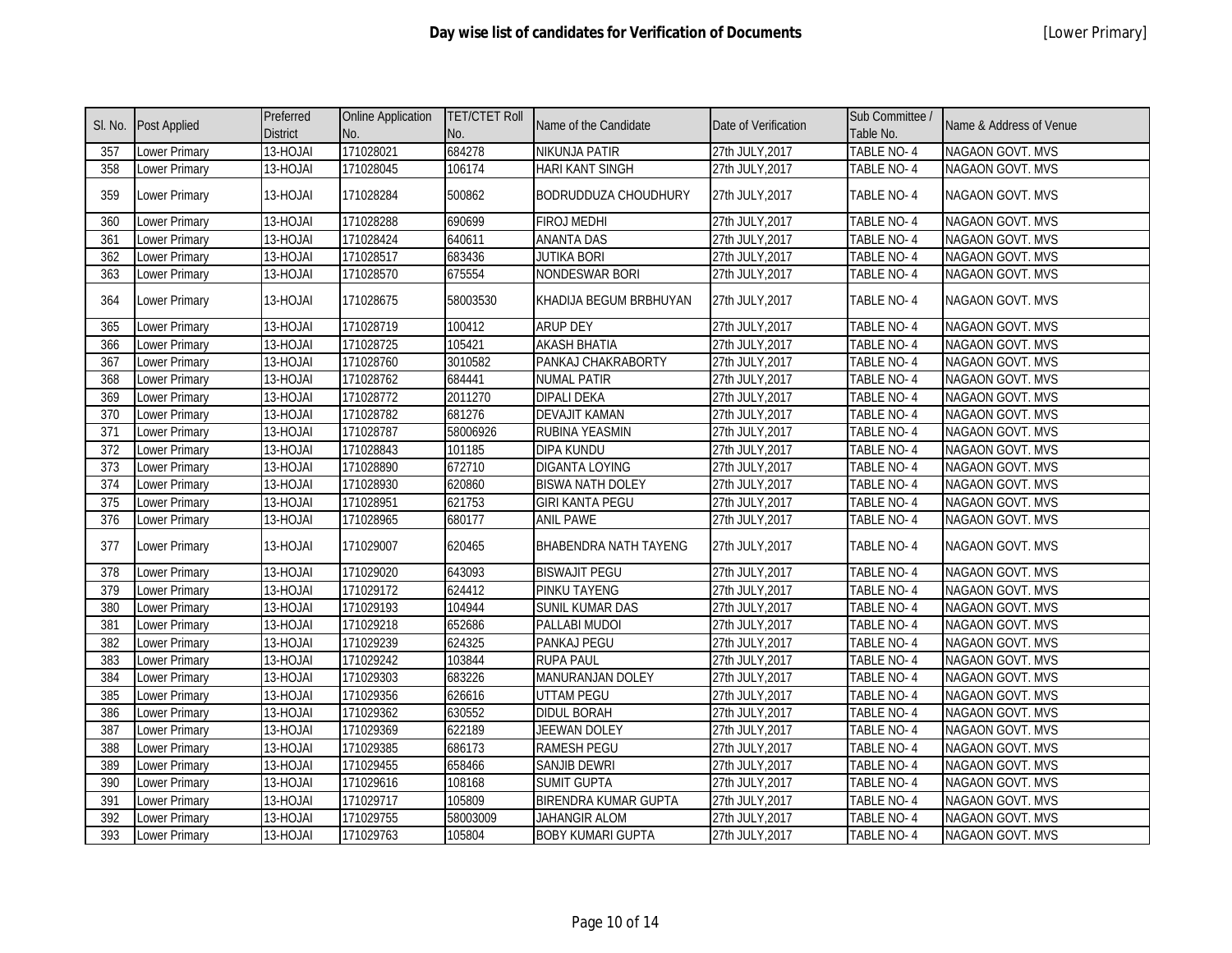|     | SI. No. Post Applied | Preferred<br><b>District</b> | <b>Online Application</b><br>No. | <b>TET/CTET Roll</b><br>No. | Name of the Candidate       | Date of Verification | Sub Committee /<br>Table No. | Name & Address of Venue |
|-----|----------------------|------------------------------|----------------------------------|-----------------------------|-----------------------------|----------------------|------------------------------|-------------------------|
| 394 | Lower Primary        | 13-HOJAI                     | 171029823                        | 00504617                    | <b>PAULAMI DEB</b>          | 27th JULY, 2017      | TABLE NO-4                   | NAGAON GOVT. MVS        |
| 395 | Lower Primary        | 13-HOJAI                     | 171029927                        | 503501                      | SARBANI CHAKRABORTY         | 27th JULY, 2017      | TABLE NO-4                   | NAGAON GOVT. MVS        |
| 396 | Lower Primary        | 13-HOJAI                     | 171030075                        | 103844                      | <b>RUPA PAUL</b>            | 27th JULY, 2017      | TABLE NO-4                   | NAGAON GOVT. MVS        |
| 397 | Lower Primary        | 13-HOJAI                     | 171030089                        | 691195                      | <b>MALOBIKA KEMPRAI</b>     | 27th JULY, 2017      | TABLE NO-4                   | NAGAON GOVT. MVS        |
| 398 | Lower Primary        | 13-HOJAI                     | 171030250                        | 202215                      | <b>SURAJEET DHAR</b>        | 27th JULY, 2017      | TABLE NO-4                   | NAGAON GOVT. MVS        |
| 399 | Lower Primary        | 13-HOJAI                     | 171030286                        | 104440                      | SIMA ROY CHOUDHURY          | 27th JULY, 2017      | TABLE NO-4                   | NAGAON GOVT. MVS        |
| 400 | Lower Primary        | 13-HOJAI                     | 171030304                        | 105122                      | <b>SWAPAN DEBNATH</b>       | 27th JULY, 2017      | TABLE NO-4                   | NAGAON GOVT. MVS        |
| 401 | Lower Primary        | 13-HOJAI                     | 171030390                        | 101632                      | <b>JISHU BHADRA</b>         | 28th JULY, 2017      | TABLE NO-1                   | NAGAON GOVT. MVS        |
| 402 | Lower Primary        | 13-HOJAI                     | 171030470                        | 201276                      | JAY PRAKASH GUPTA           | 28th JULY, 2017      | TABLE NO-1                   | NAGAON GOVT. MVS        |
| 403 | Lower Primary        | 13-HOJAI                     | 171030623                        | 102857                      | PIKLU MAJUMDER              | 28th JULY, 2017      | TABLE NO-1                   | NAGAON GOVT. MVS        |
| 404 | Lower Primary        | 13-HOJAI                     | 171030681                        | 106670                      | <b>MANOJ SHAH</b>           | 28th JULY, 2017      | TABLE NO-1                   | NAGAON GOVT. MVS        |
| 405 | Lower Primary        | 13-HOJAI                     | 171030856                        | 104135                      | SANJOY KUMAR DAS            | 28th JULY, 2017      | TABLE NO-1                   | NAGAON GOVT. MVS        |
| 406 | Lower Primary        | 13-HOJAI                     | 171030919                        | 58001270                    | <b>ASRAFUL ALAM</b>         | 28th JULY, 2017      | TABLE NO-1                   | NAGAON GOVT. MVS        |
| 407 | Lower Primary        | 13-HOJAI                     | 171030928                        | 620602                      | <b>BHUKHAN SONOWAL</b>      | 28th JULY, 2017      | <b>TABLE NO-1</b>            | <b>NAGAON GOVT. MVS</b> |
| 408 | Lower Primary        | 13-HOJAI                     | 171031052                        | 681428                      | <b>DIJEN MILI</b>           | 28th JULY, 2017      | TABLE NO-1                   | NAGAON GOVT. MVS        |
| 409 | Lower Primary        | 13-HOJAI                     | 171031124                        | 684770                      | PRANAB PEGU                 | 28th JULY, 2017      | TABLE NO-1                   | NAGAON GOVT. MVS        |
| 410 | <b>Lower Primary</b> | 13-HOJAI                     | 171031203                        | 4602098                     | SHUBHRA JYOTI SINGH         | 28th JULY, 2017      | TABLE NO-1                   | NAGAON GOVT. MVS        |
| 411 | Lower Primary        | 13-HOJAI                     | 171031227                        | 657260                      | <b>SIMANTA NARAH</b>        | 28th JULY, 2017      | TABLE NO-1                   | NAGAON GOVT. MVS        |
| 412 | Lower Primary        | 13-HOJAI                     | 171031249                        | 38000718                    | AKHLAS UDDIN BARBHUYAN      | 28th JULY, 2017      | TABLE NO-1                   | NAGAON GOVT. MVS        |
| 413 | Lower Primary        | 13-HOJAI                     | 171031327                        | 101353                      | <b>GEETALI NANDI</b>        | 28th JULY, 2017      | TABLE NO-1                   | NAGAON GOVT. MVS        |
| 414 | Lower Primary        | 13-HOJAI                     | 171031460                        | 103784                      | RUMI CHOWDHURY              | 28th JULY, 2017      | TABLE NO-1                   | NAGAON GOVT. MVS        |
| 415 | Lower Primary        | 13-HOJAI                     | 171031554                        | 642958                      | <b>BIREN SING ENGTI</b>     | 28th JULY, 2017      | TABLE NO-1                   | NAGAON GOVT. MVS        |
| 416 | Lower Primary        | 13-HOJAI                     | 171031658                        | 675760                      | PARAN MORANG                | 28th JULY, 2017      | TABLE NO-1                   | NAGAON GOVT. MVS        |
| 417 | Lower Primary        | 13-HOJAI                     | 171031717                        | 106580                      | <b>MAHUA DUTTA</b>          | 28th JULY, 2017      | TABLE NO-1                   | NAGAON GOVT. MVS        |
| 418 | Lower Primary        | 13-HOJAI                     | 171031815                        | 691958                      | <b>PUTUL LASKAR</b>         | 28th JULY, 2017      | TABLE NO-1                   | NAGAON GOVT. MVS        |
| 419 | Lower Primary        | 13-HOJAI                     | 171031824                        | 103035                      | PRANESWAR SEAL              | 28th JULY, 2017      | TABLE NO-1                   | NAGAON GOVT. MVS        |
| 420 | Lower Primary        | 13-HOJAI                     | 171031955                        | 3310771                     | <b>ASHUTOSH SHILL</b>       | 28th JULY, 2017      | TABLE NO-1                   | NAGAON GOVT. MVS        |
| 421 | Lower Primary        | 13-HOJAI                     | 171032013                        | 107136                      | PRADIP KUMAR GUPTA          | 28th JULY, 2017      | TABLE NO-1                   | NAGAON GOVT. MVS        |
| 422 | Lower Primary        | 13-HOJAI                     | 171032015                        | 102280                      | <b>MOHANA DEY</b>           | 28th JULY, 2017      | TABLE NO-1                   | NAGAON GOVT. MVS        |
| 423 | Lower Primary        | 13-HOJAI                     | 171032142                        | 101057                      | <b>DEBASHIS SHIL</b>        | 28th JULY, 2017      | TABLE NO-1                   | NAGAON GOVT. MVS        |
| 424 | Lower Primary        | 13-HOJAI                     | 171032156                        | 622813                      | KRISHNA KANTA DOLEY         | 28th JULY, 2017      | TABLE NO-1                   | NAGAON GOVT. MVS        |
| 425 | Lower Primary        | 13-HOJAI                     | 171032196                        | 101277                      | DIPSIKHA MAJUMDER           | 28th JULY, 2017      | TABLE NO-1                   | NAGAON GOVT. MVS        |
| 426 | Lower Primary        | 13-HOJAI                     | 171032215                        | 57002423                    | <b>BHASKAR GOGOI</b>        | 28th JULY, 2017      | TABLE NO-1                   | NAGAON GOVT. MVS        |
| 427 | Lower Primary        | 13-HOJAI                     | 171032247                        | 105088                      | <b>SUSMITA SAHA</b>         | 28th JULY, 2017      | TABLE NO-1                   | NAGAON GOVT. MVS        |
| 428 | Lower Primary        | 13-HOJAI                     | 171032379                        | 672408                      | <b>GOUTAM DOLEY</b>         | 28th JULY, 2017      | TABLE NO-1                   | NAGAON GOVT. MVS        |
| 429 | Lower Primary        | 13-HOJAI                     | 171032441                        | 686225                      | <b>BICHITRA KUMAR DOLEY</b> | 28th JULY, 2017      | TABLE NO-1                   | NAGAON GOVT. MVS        |
| 430 | Lower Primary        | 13-HOJAI                     | 171032506                        | 105307                      | <b>UJJAYINI DEBNATH</b>     | 28th JULY, 2017      | TABLE NO-1                   | NAGAON GOVT. MVS        |
| 431 | Lower Primary        | 13-HOJAI                     | 171032512                        | 686447                      | <b>MRIDUL DOLEY</b>         | 28th JULY, 2017      | TABLE NO-1                   | NAGAON GOVT. MVS        |
| 432 | <b>Lower Primary</b> | 13-HOJAI                     | 171032553                        | 649444                      | <b>MANAS MECH</b>           | 28th JULY, 2017      | TABLE NO-1                   | NAGAON GOVT. MVS        |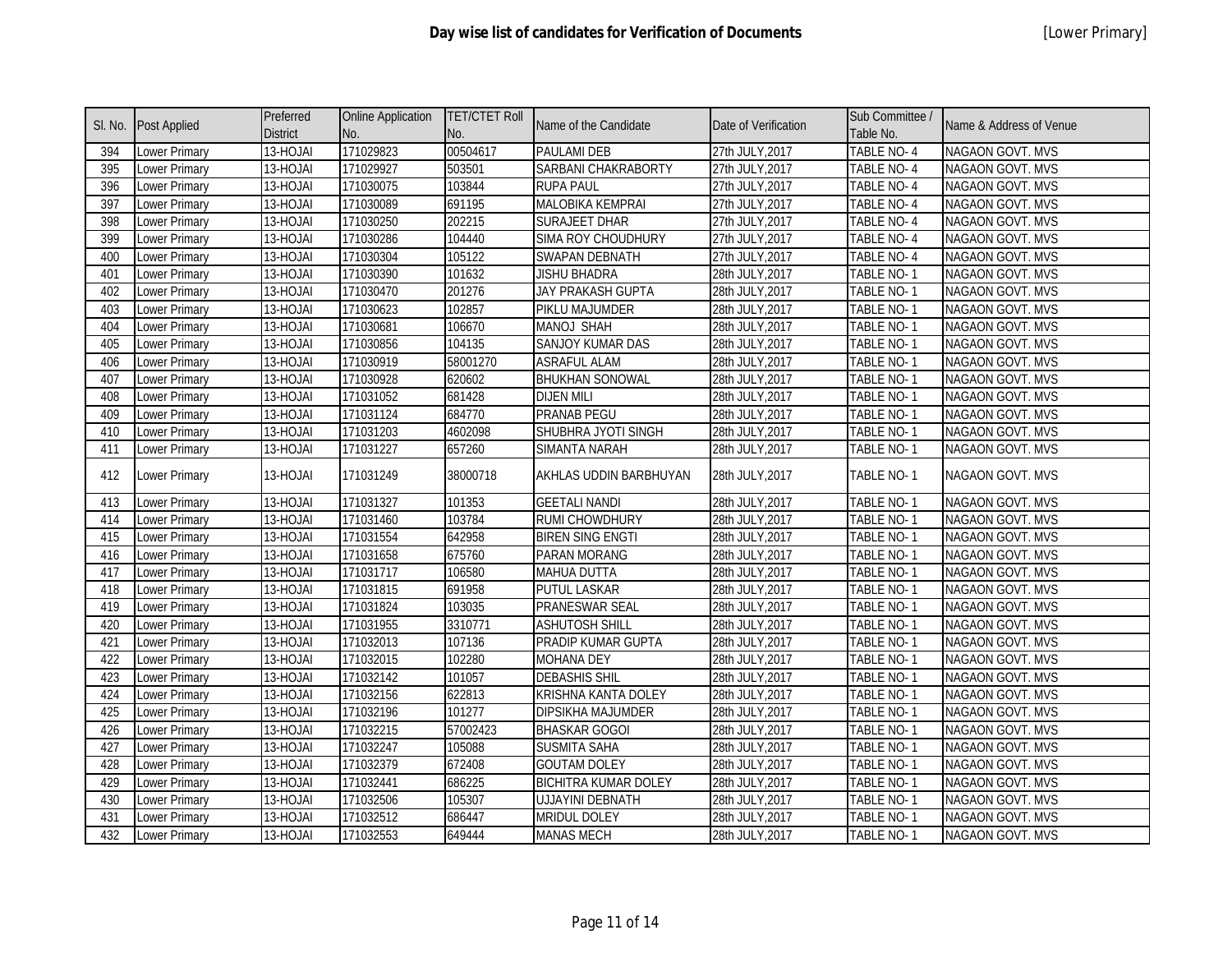|     | SI. No. Post Applied | Preferred<br><b>District</b> | <b>Online Application</b><br>No. | <b>TET/CTET Roll</b><br>No. | Name of the Candidate                    | Date of Verification | Sub Committee /<br>Table No. | Name & Address of Venue |
|-----|----------------------|------------------------------|----------------------------------|-----------------------------|------------------------------------------|----------------------|------------------------------|-------------------------|
| 433 | Lower Primary        | 13-HOJAI                     | 171032587                        | 678293                      | KIRANJYOTI PEGU                          | 28th JULY, 2017      | TABLE NO-1                   | NAGAON GOVT. MVS        |
| 434 | Lower Primary        | 13-HOJAI                     | 171032665                        | 103400                      | RAJESWAR SEAL                            | 28th JULY, 2017      | TABLE NO-1                   | NAGAON GOVT. MVS        |
| 435 | Lower Primary        | 13-HOJAI                     | 171032758                        | 103095                      | PRATIMA NATH                             | 28th JULY, 2017      | TABLE NO-1                   | NAGAON GOVT. MVS        |
| 436 | Lower Primary        | 13-HOJAI                     | 171032761                        | 672275                      | <b>GANGA PRASAD MILI</b>                 | 28th JULY, 2017      | TABLE NO-1                   | NAGAON GOVT. MVS        |
| 437 | Lower Primary        | 13-HOJAI                     | 171032778                        | 676938.                     | RANOOJ KUMAR MORANG                      | 28th JULY, 2017      | TABLE NO-1                   | NAGAON GOVT. MVS        |
| 438 | Lower Primary        | 13-HOJAI                     | 171033061                        | 681178                      | DAS KUMAR KUTUM                          | 28th JULY, 2017      | TABLE NO-1                   | NAGAON GOVT. MVS        |
| 439 | Lower Primary        | 13-HOJAI                     | 171033253                        | 106134                      | <b>GOBIND KUMAR CHAUHAN</b>              | 28th JULY, 2017      | TABLE NO-1                   | NAGAON GOVT. MVS        |
| 440 | Lower Primary        | 13-HOJAI                     | 171033256                        | 690436                      | <b>BISESWAR SWARGIARY</b>                | 28th JULY, 2017      | TABLE NO-1                   | NAGAON GOVT. MVS        |
| 441 | Lower Primary        | 13-HOJAI                     | 171033267                        | 106793                      | MOTI LAL CHAUHAN                         | 28th JULY, 2017      | TABLE NO-1                   | NAGAON GOVT. MVS        |
| 442 | Lower Primary        | 13-HOJAI                     | 171033699                        | 102273                      | <b>MITHUN PAUL</b>                       | 28th JULY, 2017      | TABLE NO-1                   | NAGAON GOVT. MVS        |
| 443 | <b>Lower Primary</b> | 13-HOJAI                     | 171033740                        | 107909                      | SATISH SINGH                             | 28th JULY, 2017      | TABLE NO-1                   | NAGAON GOVT. MVS        |
| 444 | Lower Primary        | 13-HOJAI                     | 171033749                        | 3030002                     | <b>ABDUL RAJEK</b>                       | 28th JULY, 2017      | TABLE NO-1                   | NAGAON GOVT. MVS        |
| 445 | Lower Primary        | 13-HOJAI                     | 171033763                        | 01404465                    | <b>VIPIN CHANDER</b>                     | 28th JULY, 2017      | TABLE NO-1                   | <b>NAGAON GOVT. MVS</b> |
| 446 | Lower Primary        | 13-HOJAI                     | 171033823                        | 642433                      | <b>BIDYUT DEWRI</b>                      | 28th JULY, 2017      | TABLE NO-1                   | NAGAON GOVT. MVS        |
| 447 | <b>Lower Primary</b> | 13-HOJAI                     | 171033862                        | 630452                      | DAISY BAKALIAL SAIKIA                    | 28th JULY, 2017      | TABLE NO-1                   | NAGAON GOVT. MVS        |
| 448 | Lower Primary        | 13-HOJAI                     | 171033911                        | 201807                      | RAGHAVENDRA PRATAP SINGH 28th JULY, 2017 |                      | TABLE NO-1                   | NAGAON GOVT. MVS        |
| 449 | Lower Primary        | 13-HOJAI                     | 171034029                        | 106168                      | <b>KAMAL CHAUHAN</b>                     | 28th JULY, 2017      | TABLE NO-1                   | NAGAON GOVT. MVS        |
| 450 | Lower Primary        | 13-HOJAI                     | 171034230                        | 58005823                    | NAZRUL ISLAM LASKAR                      | 28th JULY, 2017      | TABLE NO-1                   | NAGAON GOVT. MVS        |
| 451 | Lower Primary        | 13-HOJAI                     | 171034296                        | 104838                      | <b>SUMAN BHOWMICK</b>                    | 28th JULY, 2017      | TABLE NO-1                   | NAGAON GOVT. MVS        |
| 452 | Lower Primary        | 13-HOJAI                     | 171034407                        | 58005016                    | MORZINA SULTANA KHANOM                   | 28th JULY, 2017      | TABLE NO-1                   | NAGAON GOVT. MVS        |
| 453 | Lower Primary        | 13-HOJAI                     | 171034429                        | 684666                      | PITUGAM PAWE                             | 28th JULY, 2017      | TABLE NO-1                   | NAGAON GOVT. MVS        |
| 454 | Lower Primary        | 13-HOJAI                     | 171034462                        | 671251                      | <b>BISWAJIT LOYING</b>                   | 28th JULY, 2017      | TABLE NO-1                   | <b>NAGAON GOVT. MVS</b> |
| 455 | Lower Primary        | 13-HOJAI                     | 171034535                        | 103889                      | <b>RUPOSREE DAS</b>                      | 28th JULY, 2017      | TABLE NO-1                   | NAGAON GOVT. MVS        |
| 456 | Lower Primary        | 13-HOJAI                     | 171034620                        | 101474                      | <b>INDIRA DAS</b>                        | 28th JULY, 2017      | TABLE NO-1                   | <b>NAGAON GOVT. MVS</b> |
| 457 | Lower Primary        | 13-HOJAI                     | 171035002                        | 670497                      | <b>APURBA LOING</b>                      | 28th JULY, 2017      | TABLE NO-1                   | NAGAON GOVT. MVS        |
| 458 | Lower Primary        | 13-HOJAI                     | 171035121                        | 105927                      | <b>DEEPA DEVI</b>                        | 28th JULY, 2017      | TABLE NO-1                   | NAGAON GOVT. MVS        |
| 459 | Lower Primary        | 13-HOJAI                     | 171035141                        | 682884                      | LAKHI NATH PATIR                         | 28th JULY, 2017      | <b>TABLE NO-1</b>            | NAGAON GOVT. MVS        |
| 460 | <b>Lower Primary</b> | 13-HOJAI                     | 171035283                        | 681459                      | <b>DIMBESWAR PADI</b>                    | 28th JULY, 2017      | <b>TABLE NO-1</b>            | NAGAON GOVT. MVS        |
| 461 | Lower Primary        | 13-HOJAI                     | 171035370                        | 623595                      | <b>MOHESH KUTUM</b>                      | 28th JULY, 2017      | <b>TABLE NO-1</b>            | NAGAON GOVT. MVS        |
| 462 | Lower Primary        | 13-HOJAI                     | 171035372                        | 623672                      | <b>MONI KANTA SONOWAL</b>                | 28th JULY, 2017      | TABLE NO-1                   | NAGAON GOVT. MVS        |
| 463 | <b>Lower Primary</b> | 13-HOJAI                     | 171035408                        | 622024                      | <b>HITESWAR PAIT</b>                     | 28th JULY, 2017      | TABLE NO-1                   | NAGAON GOVT. MVS        |
| 464 | <b>Lower Primary</b> | 13-HOJAI                     | 171035428                        | 103320                      | <b>RABIN DEB</b>                         | 28th JULY, 2017      | <b>TABLE NO-1</b>            | NAGAON GOVT. MVS        |
| 465 | Lower Primary        | 13-HOJAI                     | 171035543                        | 200336                      | <b>MONOJ DEY</b>                         | 28th JULY, 2017      | <b>TABLE NO-1</b>            | NAGAON GOVT. MVS        |
| 466 | Lower Primary        | 13-HOJAI                     | 171035551                        | 100814                      | <b>BISHWESHAR DEB</b>                    | 28th JULY, 2017      | TABLE NO-1                   | NAGAON GOVT. MVS        |
| 467 | Lower Primary        | 13-HOJAI                     | 171035574                        | 641488                      | <b>BABUL CHANDRA BORO</b>                | 28th JULY, 2017      | TABLE NO-1                   | NAGAON GOVT. MVS        |
| 468 | Lower Primary        | 13-HOJAI                     | 171035593                        | 678094                      | <b>BANI KANTA BORI</b>                   | 28th JULY, 2017      | TABLE NO-1                   | NAGAON GOVT. MVS        |
| 469 | Lower Primary        | 13-HOJAI                     | 171035705                        | 103945                      | SAMARJIT DAS GUPTA                       | 28th JULY, 2017      | TABLE NO-1                   | NAGAON GOVT. MVS        |
| 470 | Lower Primary        | 13-HOJAI                     | 171035710                        | 653794                      | PRASANTA BORDOLOI                        | 28th JULY, 2017      | TABLE NO-1                   | NAGAON GOVT. MVS        |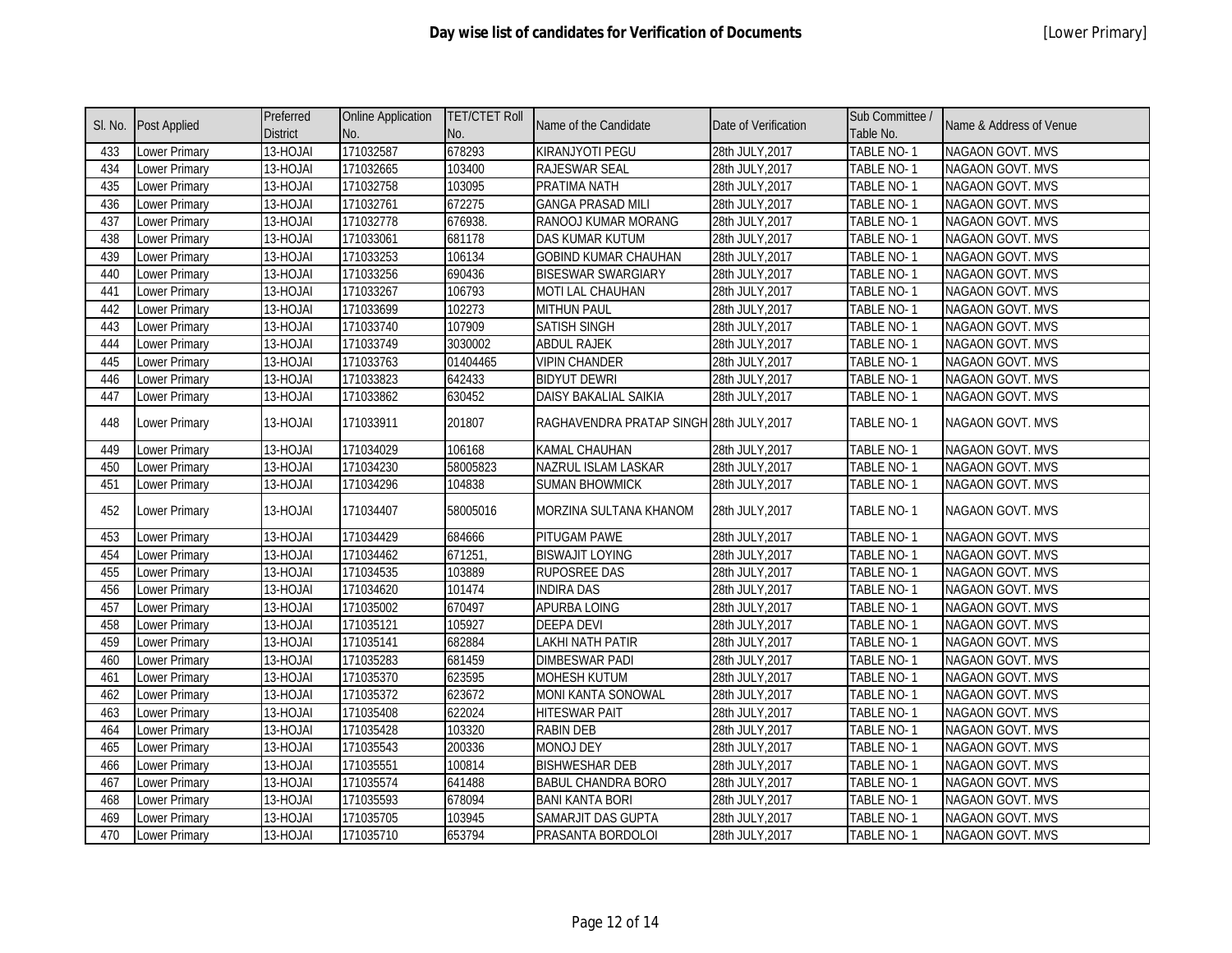|     | SI. No. Post Applied | Preferred<br><b>District</b> | <b>Online Application</b><br>No. | <b>TET/CTET Roll</b><br>No. | Name of the Candidate      | Date of Verification | Sub Committee /<br>Table No. | Name & Address of Venue |
|-----|----------------------|------------------------------|----------------------------------|-----------------------------|----------------------------|----------------------|------------------------------|-------------------------|
| 471 | Lower Primary        | 13-HOJAI                     | 171035754                        | 104620                      | SUBHAJIT DUTTA             | 28th JULY, 2017      | TABLE NO-2                   | <b>NAGAON GOVT. MVS</b> |
| 472 | Lower Primary        | 13-HOJAI                     | 171035778                        | 100936                      | CHAMPA SARKAR/MAJUMDER     | 28th JULY, 2017      | TABLE NO-2                   | NAGAON GOVT. MVS        |
| 473 | Lower Primary        | 13-HOJAI                     | 171035887                        | 678094                      | <b>BANI KANTA BORI</b>     | 28th JULY, 2017      | TABLE NO-2                   | <b>NAGAON GOVT. MVS</b> |
| 474 | Lower Primary        | 13-HOJAI                     | 171035918                        | 685178                      | RAJENDRA PRASAD TAID       | 28th JULY, 2017      | TABLE NO-2                   | <b>NAGAON GOVT. MVS</b> |
| 475 | Lower Primary        | 13-HOJAI                     | 171035976                        | 632610                      | SUBRAT DHADUMIA            | 28th JULY, 2017      | TABLE NO-2                   | NAGAON GOVT. MVS        |
| 476 | <b>Lower Primary</b> | 13-HOJAI                     | 171036013                        | 102976                      | POULAMI CHAKRABORTY        | 28th JULY, 2017      | TABLE NO-2                   | NAGAON GOVT. MVS        |
| 477 | <b>Lower Primary</b> | 13-HOJAI                     | 171036068                        | 104699                      | SUBRATA CHAKRABORTY        | 28th JULY, 2017      | TABLE NO-2                   | <b>NAGAON GOVT. MVS</b> |
| 478 | <b>Lower Primary</b> | 13-HOJAI                     | 171036114                        | 656823                      | SATYA RAM DOLEY            | 28th JULY, 2017      | TABLE NO-2                   | NAGAON GOVT. MVS        |
| 479 | Lower Primary        | 13-HOJAI                     | 171036300                        | 641718                      | <b>BAPAN ADHIKARI</b>      | 28th JULY, 2017      | TABLE NO-2                   | NAGAON GOVT. MVS        |
| 480 | <b>Lower Primary</b> | 13-HOJAI                     | 171036465                        | 670102                      | <b>AJAY LOING</b>          | 28th JULY, 2017      | TABLE NO-2                   | NAGAON GOVT. MVS        |
| 481 | Lower Primary        | 13-HOJAI                     | 171036475                        | 105249                      | TINKU MATHULI              | 28th JULY, 2017      | TABLE NO-2                   | NAGAON GOVT. MVS        |
| 482 | <b>Lower Primary</b> | 13-HOJAI                     | 171036556                        | 674737                      | <b>MONUJ LOYING</b>        | 28th JULY, 2017      | TABLE NO-2                   | NAGAON GOVT. MVS        |
| 483 | Lower Primary        | 13-HOJAI                     | 171036800                        | 58003121                    | JANIA YASMIN LASKAR        | 28th JULY, 2017      | TABLE NO-2                   | NAGAON GOVT. MVS        |
| 484 | Lower Primary        | 13-HOJAI                     | 171036820                        | 683129                      | <b>MAMITA DEORI</b>        | 28th JULY, 2017      | TABLE NO-2                   | NAGAON GOVT. MVS        |
| 485 | <b>Lower Primary</b> | 13-HOJAI                     | 171036865                        | 107461                      | <b>RAM KAIR SINGH</b>      | 28th JULY, 2017      | TABLE NO-2                   | NAGAON GOVT. MVS        |
| 486 | Lower Primary        | 13-HOJAI                     | 171037009                        | 100586                      | <b>BARNALI DEY</b>         | 28th JULY, 2017      | TABLE NO-2                   | NAGAON GOVT. MVS        |
| 487 | Lower Primary        | 13-HOJAI                     | 171037114                        | 105369                      | <b>ABHIMANYU TIWARI</b>    | 28th JULY, 2017      | TABLE NO-2                   | <b>NAGAON GOVT. MVS</b> |
| 488 | Lower Primary        | 13-HOJAI                     | 171037130                        | 101543                      | JAYANTEE DEB               | 28th JULY, 2017      | TABLE NO-2                   | NAGAON GOVT. MVS        |
| 489 | Lower Primary        | 13-HOJAI                     | 171037150                        | 678932                      | <b>TRIDIP LOING</b>        | 28th JULY, 2017      | TABLE NO-2                   | NAGAON GOVT. MVS        |
| 490 | Lower Primary        | 13-HOJAI                     | 171037177                        | 106265                      | JAY SINGH CHAUHAN          | 28th JULY, 2017      | TABLE NO-2                   | <b>NAGAON GOVT. MVS</b> |
| 491 | <b>Lower Primary</b> | 13-HOJAI                     | 171037190                        | 106242                      | JANG BAHADUR CHAUHAN       | 28th JULY, 2017      | TABLE NO-2                   | <b>NAGAON GOVT. MVS</b> |
| 492 | Lower Primary        | 13-HOJAI                     | 171037576                        | 683229                      | MANURANJAN MEDAK           | 28th JULY, 2017      | TABLE NO-2                   | NAGAON GOVT. MVS        |
| 493 | Lower Primary        | 13-HOJAI                     | 171037677                        | 105633                      | <b>ASHOK SINGH</b>         | 28th JULY, 2017      | TABLE NO-2                   | NAGAON GOVT. MVS        |
| 494 | Lower Primary        | 13-HOJAI                     | 171037743                        | 646935                      | <b>JINAMONI PERMEY</b>     | 28th JULY, 2017      | TABLE NO-2                   | NAGAON GOVT. MVS        |
| 495 | Lower Primary        | 13-HOJAI                     | 171037985                        | 676808                      | <b>RAKESH DOLEY</b>        | 28th JULY, 2017      | TABLE NO-2                   | NAGAON GOVT. MVS        |
| 496 | Lower Primary        | 13-HOJAI                     | 171038001                        | 674749                      | MONUJ KUMAR PEGU           | 28th JULY, 2017      | TABLE NO-2                   | NAGAON GOVT. MVS        |
| 497 | Lower Primary        | 13-HOJAI                     | 171038113                        | 201582                      | NARESH KUMAR MAHATO        | 28th JULY, 2017      | TABLE NO-2                   | NAGAON GOVT. MVS        |
| 498 | Lower Primary        | 13-HOJAI                     | 171038120                        | 671253                      | <b>BISWAJIT PAYENG</b>     | 28th JULY, 2017      | TABLE NO-2                   | NAGAON GOVT. MVS        |
| 499 | <b>Lower Primary</b> | 13-HOJAI                     | 171038137                        | 105808                      | <b>BIRENDRA CHAUHAN</b>    | 28th JULY, 2017      | TABLE NO-2                   | NAGAON GOVT. MVS        |
| 500 | Lower Primary        | 13-HOJAI                     | 171038147                        | 1553394                     | SARBEN CHOWHAN             | 28th JULY, 2017      | TABLE NO-2                   | NAGAON GOVT. MVS        |
| 501 | Lower Primary        | 13-HOJAI                     | 171038225                        | 0777201                     | <b>VIRPAL SINGH</b>        | 28th JULY, 2017      | TABLE NO-2                   | NAGAON GOVT. MVS        |
| 502 | <b>Lower Primary</b> | 13-HOJAI                     | 171038246                        | 623296                      | <b>MENAKA PATIR</b>        | 28th JULY, 2017      | TABLE NO-2                   | NAGAON GOVT. MVS        |
| 503 | Lower Primary        | 13-HOJAI                     | 171038435                        | 649491                      | <b>MANASHI MUDOI</b>       | 28th JULY, 2017      | TABLE NO-2                   | NAGAON GOVT. MVS        |
| 504 | Lower Primary        | 13-HOJAI                     | 171038535                        | 103169                      | <b>PRIYANKA DAS</b>        | 28th JULY, 2017      | TABLE NO-2                   | <b>NAGAON GOVT. MVS</b> |
| 505 | Lower Primary        | 13-HOJAI                     | 171038583                        | 403746                      | <b>MOUSUMI DEY</b>         | 28th JULY, 2017      | TABLE NO-2                   | NAGAON GOVT. MVS        |
| 506 | <b>Lower Primary</b> | 13-HOJAI                     | 171038586                        | 102419                      | MRINMOYEE DEBNATH          | 28th JULY, 2017      | TABLE NO-2                   | NAGAON GOVT. MVS        |
| 507 | Lower Primary        | 13-HOJAI                     | 171038603                        | 673572                      | <b>LAKHIMAI BORAH</b>      | 28th JULY, 2017      | TABLE NO-2                   | <b>NAGAON GOVT. MVS</b> |
| 508 | <b>Lower Primary</b> | 13-HOJAI                     | 171038645                        | 58005824                    | <b>NAZRUL ISLAM LASKAR</b> | 28th JULY, 2017      | TABLE NO-2                   | <b>NAGAON GOVT. MVS</b> |
| 509 | <b>Lower Primary</b> | 13-HOJAI                     | 171038707                        | 674842                      | <b>BUDHESWAR DOLEY</b>     | 28th JULY, 2017      | TABLE NO-2                   | NAGAON GOVT. MVS        |